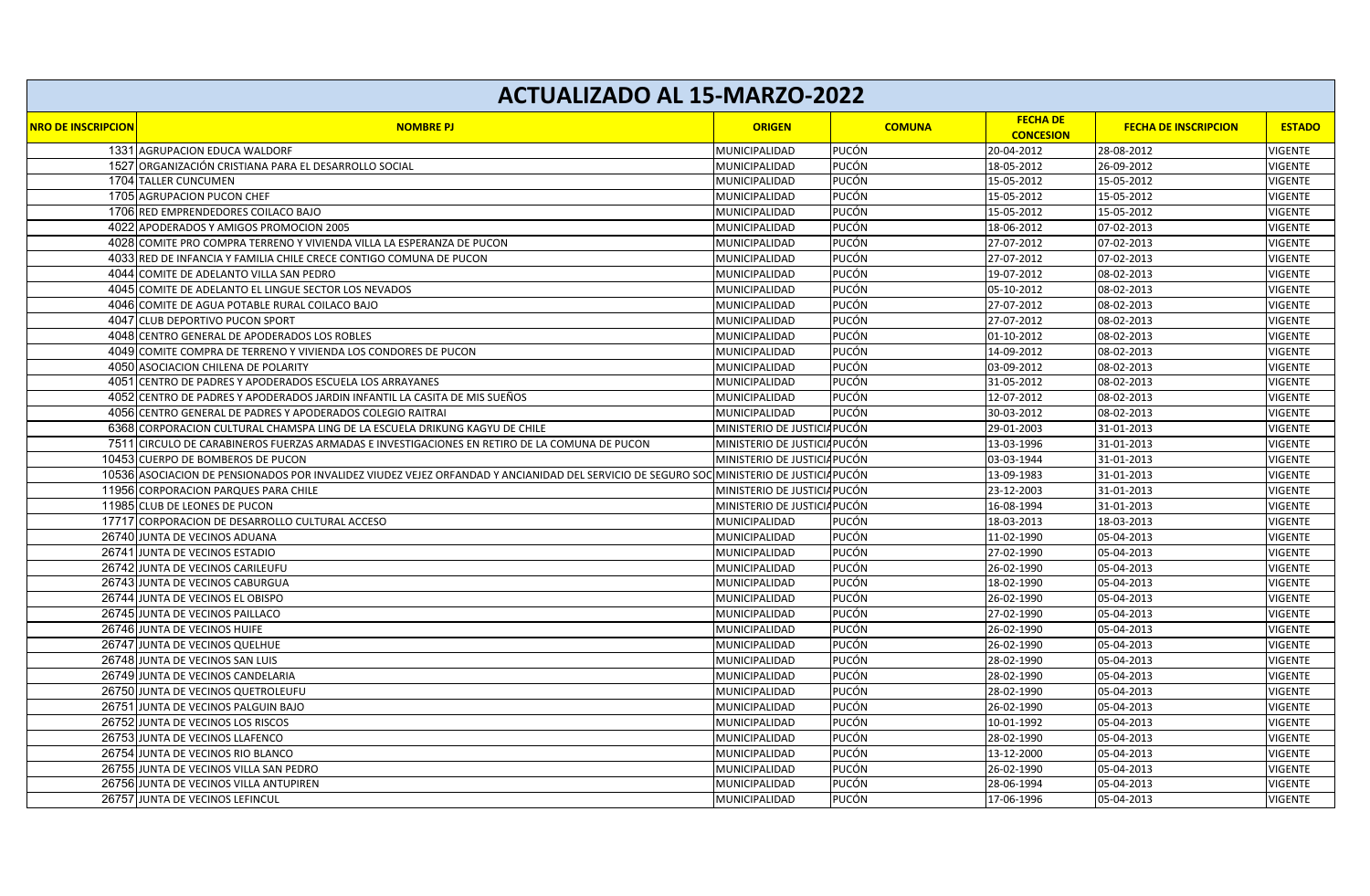|       | 26758 JUNTA DE VECINOS MENETUE                                                                                   | MUNICIPALIDAD                  | <b>PUCÓN</b>                 | 29-07-1996               | 05-04-2013               | <b>VIGENTE</b>            |
|-------|------------------------------------------------------------------------------------------------------------------|--------------------------------|------------------------------|--------------------------|--------------------------|---------------------------|
|       | 26759 JUNTA DE VECINOS PRUDENCIO MORA                                                                            | MUNICIPALIDAD                  | <b>PUCÓN</b>                 | 14-11-1996               | 05-04-2013               | <b>VIGENTE</b>            |
|       | 26760 JUNTA DE VECINOS VILLA CORDILLERA                                                                          | MUNICIPALIDAD                  | <b>PUCÓN</b>                 | 06-10-1997               | 05-04-2013               | VIGENTE                   |
|       | 26761 JUNTA DE VECINOS LONCOFILO PAULUN                                                                          | MUNICIPALIDAD                  | <b>PUCÓN</b>                 | 20-12-1999               | 05-04-2013               | <b>VIGENTE</b>            |
|       | 26762 JUNTA DE VECINOS JARDINES DEL CLARO                                                                        | MUNICIPALIDAD                  | <b>PUCÓN</b>                 | 26-05-2000               | 05-04-2013               | VIGENTE                   |
|       | 26763 JUNTA DE VECINOS LAS ARAUCARIAS                                                                            | MUNICIPALIDAD                  | PUCÓN                        | 20-05-2002               | 05-04-2013               | <b>VIGENTE</b>            |
|       | 26764 JUNTA DE VECINOS CABURGUA ALTO                                                                             | MUNICIPALIDAD                  | <b>PUCÓN</b>                 | 20-10-2004               | 05-04-2013               | VIGENTE                   |
|       | 26765 JUNTA DE VECINOS ENTRE RIOS                                                                                | MUNICIPALIDAD                  | <b>PUCÓN</b>                 | 23-02-2005               | 05-04-2013               | <b>VIGENTE</b>            |
|       | 26766 JUNTA DE VECINOS RELICURA                                                                                  | MUNICIPALIDAD                  | <b>PUCÓN</b>                 | 19-08-2005               | 05-04-2013               | VIGENTE                   |
|       | 26767 JUNTA DE VECINOS EL MIRADOR                                                                                | MUNICIPALIDAD                  | <b>PUCÓN</b>                 | 20-12-2005               | 05-04-2013               | <b>VIGENTE</b>            |
|       | 26768 JUNTA DE VECINOS VILLA BOMBEROS DE CHILE                                                                   | MUNICIPALIDAD                  | <b>PUCÓN</b>                 | 27-05-2008               | 05-04-2013               | VIGENTE                   |
|       | 26769 CLUB DEPORTIVO LLAFENCO                                                                                    | MUNICIPALIDAD                  | PUCÓN                        | 07-12-1995               | 05-04-2013               | <b>VIGENTE</b>            |
|       | 26770 CLUB DEPORTIVO TRAILENCO                                                                                   | MUNICIPALIDAD                  | <b>PUCÓN</b>                 | 22-03-2004               | 05-04-2013               | <b>VIGENTE</b>            |
|       | 26771 CLUB DEPORTIVO CANAL LABORAL DE PUCON                                                                      | MUNICIPALIDAD                  | <b>PUCÓN</b>                 | 11-09-2000               | 05-04-2013               | <b>VIGENTE</b>            |
|       | 26772 ASOCIACION ARBITROS DE FUTBOL                                                                              | MUNICIPALIDAD                  | <b>PUCÓN</b>                 | 19-08-2002               | 05-04-2013               | VIGENTE                   |
|       | 26773 CLUB DEPORTIVO DE RAYUELA PUCON                                                                            | MUNICIPALIDAD                  | <b>PUCÓN</b>                 | 26-02-1990               | 05-04-2013               | <b>VIGENTE</b>            |
|       | 26774 CLUB UNION DEPORTIVO CARILEUFU                                                                             | MUNICIPALIDAD                  | <b>PUCÓN</b>                 | 20-04-1995               | 05-04-2013               | VIGENTE                   |
|       | 26775 CLUB DEPORTIVO SAN PEDRO                                                                                   | MUNICIPALIDAD                  | <b>PUCÓN</b>                 | 09-06-1992               | 05-04-2013               | <b>VIGENTE</b>            |
|       | 26776 CLUB DEPORTIVO LOS ARTESANOS                                                                               | MUNICIPALIDAD                  | <b>PUCÓN</b>                 | 12-04-1999               | 05-04-2013               | VIGENTE                   |
|       | 26777 CLUB DEPORTIVO MASDANZA                                                                                    | MUNICIPALIDAD                  | <b>PUCÓN</b>                 | 23-12-2008               | 05-04-2013               | VIGENTE                   |
|       | 26778 CLUB DEPORTIVO EL ROBLE                                                                                    | MUNICIPALIDAD                  | <b>PUCÓN</b>                 | 26-02-1990               | 05-04-2013               | VIGENTE                   |
|       | 26779 CLUB DEPORTIVO COMERCIAL                                                                                   | MUNICIPALIDAD                  | <b>PUCÓN</b>                 | 26-02-1990               | 05-04-2013               | <b>VIGENTE</b>            |
|       | 26780 CLUB DEPORTIVO MAIPO                                                                                       | MUNICIPALIDAD                  | <b>PUCÓN</b>                 | 11-03-1994               | 05-04-2013               | <b>VIGENTE</b>            |
|       | 26781 CLUB DEPORTIVO EL VOLCAN                                                                                   | MUNICIPALIDAD                  | <b>PUCÓN</b>                 | 24-01-1992               | 05-04-2013               | <b>VIGENTE</b>            |
|       | 26782 CLUB DE HUASOS DAMAS CORRALERAS DEL CENTRO DEL SUR DE CHILE                                                | MUNICIPALIDAD                  | <b>PUCÓN</b>                 | 31-12-2002               | 05-04-2013               | <b>VIGENTE</b>            |
|       | 26783 CLUB DE ANDINISMO DE PUCON                                                                                 | MUNICIPALIDAD                  | <b>PUCÓN</b>                 | 18-07-2006               | 05-04-2013               | <b>VIGENTE</b>            |
|       | 26784 CLUB DE GIMNASIA RECREATIVA DE PUCON                                                                       | MUNICIPALIDAD                  | <b>PUCÓN</b>                 | 10-06-1996               | 05-04-2013               | <b>VIGENTE</b>            |
|       | 26785 CLUB DEPORTIVO PAILLACO                                                                                    | MUNICIPALIDAD                  | <b>PUCÓN</b>                 | 19-11-1992               | 05-04-2013               | VIGENTE                   |
|       | 26786 CLUB DEPORTIVO TRES ESQUINAS                                                                               | MUNICIPALIDAD                  | <b>PUCÓN</b>                 | 28-02-1990               | 05-04-2013               | <b>VIGENTE</b>            |
|       | 26787 CLUB DEPORTIVO PALGUIN BAJO                                                                                | MUNICIPALIDAD                  | <b>PUCÓN</b>                 | 06-09-1993               | 05-04-2013               | VIGENTE                   |
|       | 26788 CLUB DEPORTIVO EL PEQUEÑO DE COILACO                                                                       | MUNICIPALIDAD                  | <b>PUCÓN</b>                 | 05-05-1995               | 05-04-2013               | VIGENTE                   |
|       | 26789 CLUB DEPORTIVO PUCON                                                                                       | MUNICIPALIDAD                  | <b>PUCÓN</b>                 | 27-09-1990               | 05-04-2013               | <b>VIGENTE</b>            |
|       | 26790 UNION COMUNAL DE CLUBES DEPORTIVOS ASOCIACION DE FUTBOL AMATEUR                                            | MUNICIPALIDAD                  | <b>PUCÓN</b>                 | 26-08-1992               | 05-04-2013               | <b>VIGENTE</b>            |
|       | 26791 UNION COMUNAL DE RAYUELA PUCON                                                                             | MUNICIPALIDAD                  | <b>PUCÓN</b>                 | 22-06-1999               | 05-04-2013               | VIGENTE                   |
|       | 26792 CLUB DE HUASOS PUCON                                                                                       | MUNICIPALIDAD                  | PUCÓN                        | 26-02-1990               | 05-04-2013               | VIGENTE                   |
|       | 26793 CLUB DEPORTIVO FLOR DEL BOSQUE                                                                             | MUNICIPALIDAD                  | <b>PUCÓN</b>                 | 18-06-1993               | 05-04-2013               | VIGENTE                   |
|       | 26794 CLUB DE RAYUELA UNION MUNICIPAL                                                                            | MUNICIPALIDAD                  | <b>PUCÓN</b>                 | 06-07-1994               | 05-04-2013               | <b>VIGENTE</b>            |
|       | 26795 CLUB DEPORTIVO EL CACIQUE DE PUCON<br>26796 CLUB DEPORTIVO KOBUKAN                                         | MUNICIPALIDAD                  | <b>PUCÓN</b><br><b>PUCÓN</b> | 27-02-1990               | 05-04-2013               | <b>VIGENTE</b>            |
|       |                                                                                                                  | MUNICIPALIDAD<br>MUNICIPALIDAD | PUCÓN                        | 30-09-2003<br>05-07-2005 | 05-04-2013<br>05-04-2013 | VIGENTE<br><b>VIGENTE</b> |
|       | 26797 UNION COMUNAL Y ASOCIACION DE CLUBES DEPORTIVOS RURALES PULALFQUEN PUCON<br>26798 CLUB DE RAYUELA LOS ASES | MUNICIPALIDAD                  | <b>PUCÓN</b>                 | 03-08-1990               | 05-04-2013               | VIGENTE                   |
|       | 26799 CLUB DEPORTIVO FLOR DEL LAGO                                                                               | MUNICIPALIDAD                  | PUCÓN                        | 08-08-1991               | 05-04-2013               | <b>VIGENTE</b>            |
|       | 26800 CLUB DEPORTIVO CONDOR CHILENO                                                                              | MUNICIPALIDAD                  | <b>PUCÓN</b>                 | 27-02-1990               | 05-04-2013               | <b>VIGENTE</b>            |
|       | 26801 CLUB TRIATLON PUCON                                                                                        | MUNICIPALIDAD                  | <b>PUCÓN</b>                 | 26-10-1993               | 05-04-2013               | VIGENTE                   |
|       | 26802 CLUB DEPORTIVO TRI MOUNTAIN PUCON                                                                          | MUNICIPALIDAD                  | PUCÓN                        | 02-01-2009               | 05-04-2013               | <b>VIGENTE</b>            |
| 26803 | <b>CLUB DEPORTIVO CRUZ ROJA</b>                                                                                  | MUNICIPALIDAD                  | <b>PUCÓN</b>                 | 15-10-1993               | 05-04-2013               | VIGENTE                   |
|       | 26804 CLUB DEPORTIVO PUELCHE ATLETICO                                                                            | MUNICIPALIDAD                  | <b>PUCÓN</b>                 | 28-02-1990               | 05-04-2013               | <b>VIGENTE</b>            |
|       |                                                                                                                  |                                |                              |                          |                          |                           |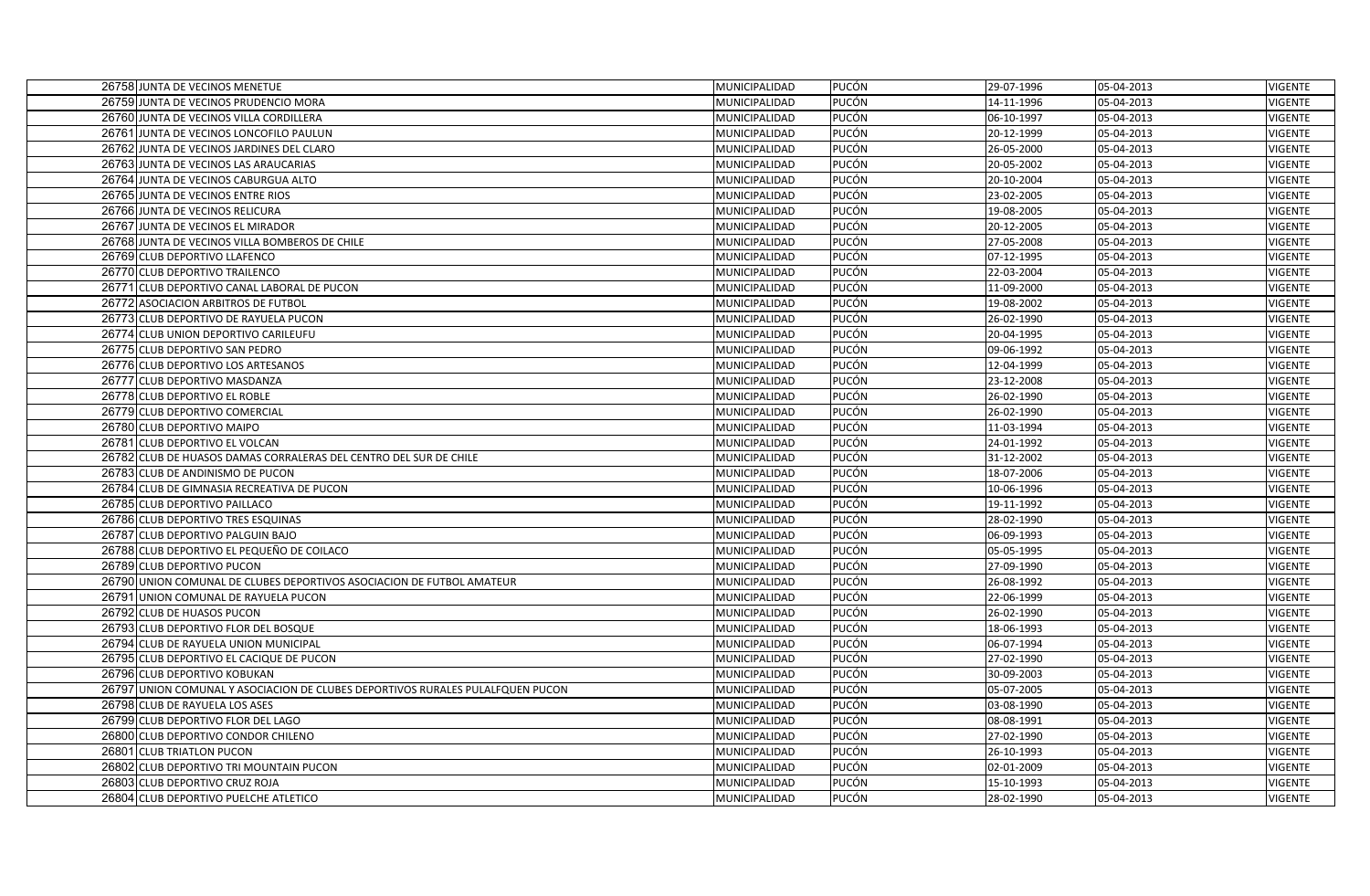| 26805 CLUB DEPORTIVO CABURGUA                                                  | MUNICIPALIDAD | <b>PUCÓN</b> | 27-02-1990 | 05-04-2013 | <b>VIGENTE</b> |
|--------------------------------------------------------------------------------|---------------|--------------|------------|------------|----------------|
| 26806 CLUB SNOWBOARD PUCON                                                     | MUNICIPALIDAD | <b>PUCÓN</b> | 27-05-2003 | 05-04-2013 | <b>VIGENTE</b> |
| 26807 COMITE DE VIVIENDA PUESTA DEL SOL                                        | MUNICIPALIDAD | <b>PUCÓN</b> | 22-08-1997 | 05-04-2013 | VIGENTE        |
| 26808 COMITE DE VIVIENDA LOS VOLCANES                                          | MUNICIPALIDAD | <b>PUCÓN</b> | 29-01-2003 | 05-04-2013 | <b>VIGENTE</b> |
| 26809 COMITE DE VIVIENDA TRANCURA                                              | MUNICIPALIDAD | <b>PUCÓN</b> | 22-12-1994 | 05-04-2013 | <b>VIGENTE</b> |
| 26810 COMITE DE ADELANTO MEJORAMIENTO Y RECONSTRUCCION DE VIVIENDAS LOS ROBLES | MUNICIPALIDAD | <b>PUCÓN</b> | 03-06-2009 | 05-04-2013 | <b>VIGENTE</b> |
| 26811 COMITÉ DE VIVIENDA RUCA MAPU                                             | MUNICIPALIDAD | PUCÓN        | 11-10-2006 | 05-04-2013 | <b>VIGENTE</b> |
| 26812 COMITE DE VIVIENDA VILLA NUEVA                                           | MUNICIPALIDAD | <b>PUCÓN</b> | 10-11-2003 | 05-04-2013 | <b>VIGENTE</b> |
| 26813 COMITÉ DE VIVIENDA VILLA EL MIRADOR DE PUCON                             | MUNICIPALIDAD | <b>PUCÓN</b> | 27-08-2004 | 05-04-2013 | <b>VIGENTE</b> |
| 26814 COMITE DE VIVIENDA PARQUE RESIDENCIAL LOS BOLDOS                         | MUNICIPALIDAD | <b>PUCÓN</b> | 30-12-1997 | 05-04-2013 | <b>VIGENTE</b> |
| 26815 COMITE DE VIVIENDA EL MAITEN                                             | MUNICIPALIDAD | <b>PUCÓN</b> | 10-11-2003 | 05-04-2013 | <b>VIGENTE</b> |
| 26816 COMITE DE VIVIENDA VILLA PUCON                                           | MUNICIPALIDAD | <b>PUCÓN</b> | 25-02-1999 | 05-04-2013 | <b>VIGENTE</b> |
| 26817 COMITE DE VIVIENDA VILLA AMANECER                                        | MUNICIPALIDAD | PUCÓN        | 31-01-1996 | 05-04-2013 | <b>VIGENTE</b> |
| 26818 COMITE PRO COMPRA TERRENOS LOS SALTOS                                    | MUNICIPALIDAD | <b>PUCÓN</b> | 06-09-2007 | 05-04-2013 | <b>VIGENTE</b> |
| 26819 CLUB DEPORTIVO KABOD HANDBALL DE PUCON                                   | MUNICIPALIDAD | <b>PUCÓN</b> | 09-11-2011 | 05-04-2013 | <b>VIGENTE</b> |
| 26820 COMITÉ DE PEQUEÑOS AGRICULTORES PAILLACO                                 | MUNICIPALIDAD | <b>PUCÓN</b> | 07-01-2010 | 05-04-2013 | <b>VIGENTE</b> |
| 26821 COMITÉ DE PEQUEÑOS AGRICULTORES LOS PEÑIS DE QUETROLEUFU                 | MUNICIPALIDAD | <b>PUCÓN</b> | 04-05-2009 | 05-04-2013 | <b>VIGENTE</b> |
| 26822 COMITÉ PEQUEÑOS AGRICULTORES DE MENETUE                                  | MUNICIPALIDAD | PUCÓN        | 13-06-2000 | 05-04-2013 | <b>VIGENTE</b> |
| 26823 COMITE DE PEQUEÑOS AGRICULTORES DE CANDELARIA                            | MUNICIPALIDAD | <b>PUCÓN</b> | 24-06-1991 | 05-04-2013 | <b>VIGENTE</b> |
| 26824 COMITE PEQUEÑOS AGRICULTORES DE RELICURA                                 | MUNICIPALIDAD | <b>PUCÓN</b> | 27-03-1997 | 05-04-2013 | <b>VIGENTE</b> |
| 26825 RED AGROEMPRENDEDORES CABURGUA                                           | MUNICIPALIDAD | <b>PUCÓN</b> | 07-05-2007 | 05-04-2013 | <b>VIGENTE</b> |
| 26826 RED DE AGROEMPRENDEDORES PICHARES                                        | MUNICIPALIDAD | <b>PUCÓN</b> | 11-09-2006 | 05-04-2013 | <b>VIGENTE</b> |
| 26827 COMITÉ PEQUEÑOS AGRICULTORES PEHUEN DE RIO BLANCO                        | MUNICIPALIDAD | <b>PUCÓN</b> | 29-03-2005 | 05-04-2013 | <b>VIGENTE</b> |
| 26828 COMITE PRODESAL HUERQUEHUE SECTOR CARHUELLO                              | MUNICIPALIDAD | <b>PUCÓN</b> | 08-09-2010 | 05-04-2013 | <b>VIGENTE</b> |
| 26829 COMITÉ DE PEQUEÑOS AGRICULTORES SAN LUIS                                 | MUNICIPALIDAD | <b>PUCÓN</b> | 19-05-1992 | 05-04-2013 | <b>VIGENTE</b> |
| 26830 FERIA AGRICOLA Y ARTESANAL KUI KUI DE QUELHUE                            | MUNICIPALIDAD | <b>PUCÓN</b> | 06-07-2002 | 05-04-2013 | <b>VIGENTE</b> |
| 26831 COMITE DE AGUA POTABLE RURAL LA BARDA                                    | MUNICIPALIDAD | <b>PUCÓN</b> | 13-04-1998 | 05-04-2013 | <b>VIGENTE</b> |
| 26832 COMITE DE AGUA EL ESFUERZO DE PAILLACO                                   | MUNICIPALIDAD | <b>PUCÓN</b> | 22-12-1997 | 05-04-2013 | <b>VIGENTE</b> |
| 26833 COMITE DE AGUA POTABLE RURAL BELLA VISTA DE COILACO ALTO                 | MUNICIPALIDAD | <b>PUCÓN</b> | 05-04-2004 | 05-04-2013 | <b>VIGENTE</b> |
| 26834 COMITE APR SANJON SECO                                                   | MUNICIPALIDAD | <b>PUCÓN</b> | 06-03-2009 | 05-04-2013 | VIGENTE        |
| 26835 COMITE DE AGUA POTABLE RURAL DE CARHUELLO                                | MUNICIPALIDAD | <b>PUCÓN</b> | 02-08-1999 | 05-04-2013 | <b>VIGENTE</b> |
| 26836 COMITE DE AGUA POTABLE RURAL CARILEUFU                                   | MUNICIPALIDAD | <b>PUCÓN</b> | 20-09-2001 | 05-04-2013 | <b>VIGENTE</b> |
| 26837 COMITE DE AGUA POTABLE RURAL VILLA SAN PEDRO                             | MUNICIPALIDAD | <b>PUCÓN</b> | 11-06-1992 | 05-04-2013 | <b>VIGENTE</b> |
| 26838 COMITÉ DE AGUA POTABLE RURAL CABURGUA BAJO                               | MUNICIPALIDAD | <b>PUCÓN</b> | 18-05-1992 | 05-04-2013 | VIGENTE        |
| 26839 COMITE DE AGUA POTABLE RURAL QUETROLEUFU                                 | MUNICIPALIDAD | <b>PUCÓN</b> | 06-05-1998 | 05-04-2013 | <b>VIGENTE</b> |
| 26840 COMITE DE AGUA POTABLE RURAL METREÑEHUE                                  | MUNICIPALIDAD | <b>PUCÓN</b> | 05-02-2002 | 05-04-2013 | <b>VIGENTE</b> |
| 26841 COMITE DE AGUA POTABLE RURAL QUELHUE                                     | MUNICIPALIDAD | <b>PUCÓN</b> | 08-09-1998 | 05-04-2013 | VIGENTE        |
| 26842 COMITE DE AGUA Y RIEGO PICHARES                                          | MUNICIPALIDAD | <b>PUCÓN</b> | 27-10-2000 | 05-04-2013 | <b>VIGENTE</b> |
| 26843 COMITE DE AGUA POTABLE RURAL DE PALGUIN BAJO                             | MUNICIPALIDAD | PUCÓN        | 17-05-2004 | 05-04-2013 | VIGENTE        |
| 26844 CENTRO LABORAL RURAL SANTA TERESITA CABURGUA BAJO                        | MUNICIPALIDAD | PUCÓN        | 20-06-2001 | 05-04-2013 | VIGENTE        |
| 26845 CENTRO LABORAL LAS GOLONDRINAS DE LOS ARRAYANES                          | MUNICIPALIDAD | <b>PUCÓN</b> | 16-12-2005 | 05-04-2013 | VIGENTE        |
| 26846 TALLER LABORAL MILLARAY DE PUCON                                         | MUNICIPALIDAD | <b>PUCÓN</b> | 18-10-2004 | 05-04-2013 | <b>VIGENTE</b> |
| 26847 TALLER LABORAL RAYEN ANTU                                                | MUNICIPALIDAD | <b>PUCÓN</b> | 09-08-2008 | 05-04-2013 | <b>VIGENTE</b> |
| 26848 TALLER LABORAL PUESTA DEL SOL                                            | MUNICIPALIDAD | PUCÓN        | 18-03-2011 | 05-04-2013 | <b>VIGENTE</b> |
| 26849 TALLER LABORAL LAS MARIPOSAS                                             | MUNICIPALIDAD | <b>PUCÓN</b> | 15-05-2008 | 05-04-2013 | VIGENTE        |
| 26850 TALLER LABORAL LIHUEN ANTU                                               | MUNICIPALIDAD | <b>PUCÓN</b> | 13-01-2011 | 05-04-2013 | <b>VIGENTE</b> |
| 26851 TALLER LABORAL MUJERES EMPRENDEDORAS DE PAILLACO                         | MUNICIPALIDAD | <b>PUCÓN</b> | 09-04-2008 | 05-04-2013 | <b>VIGENTE</b> |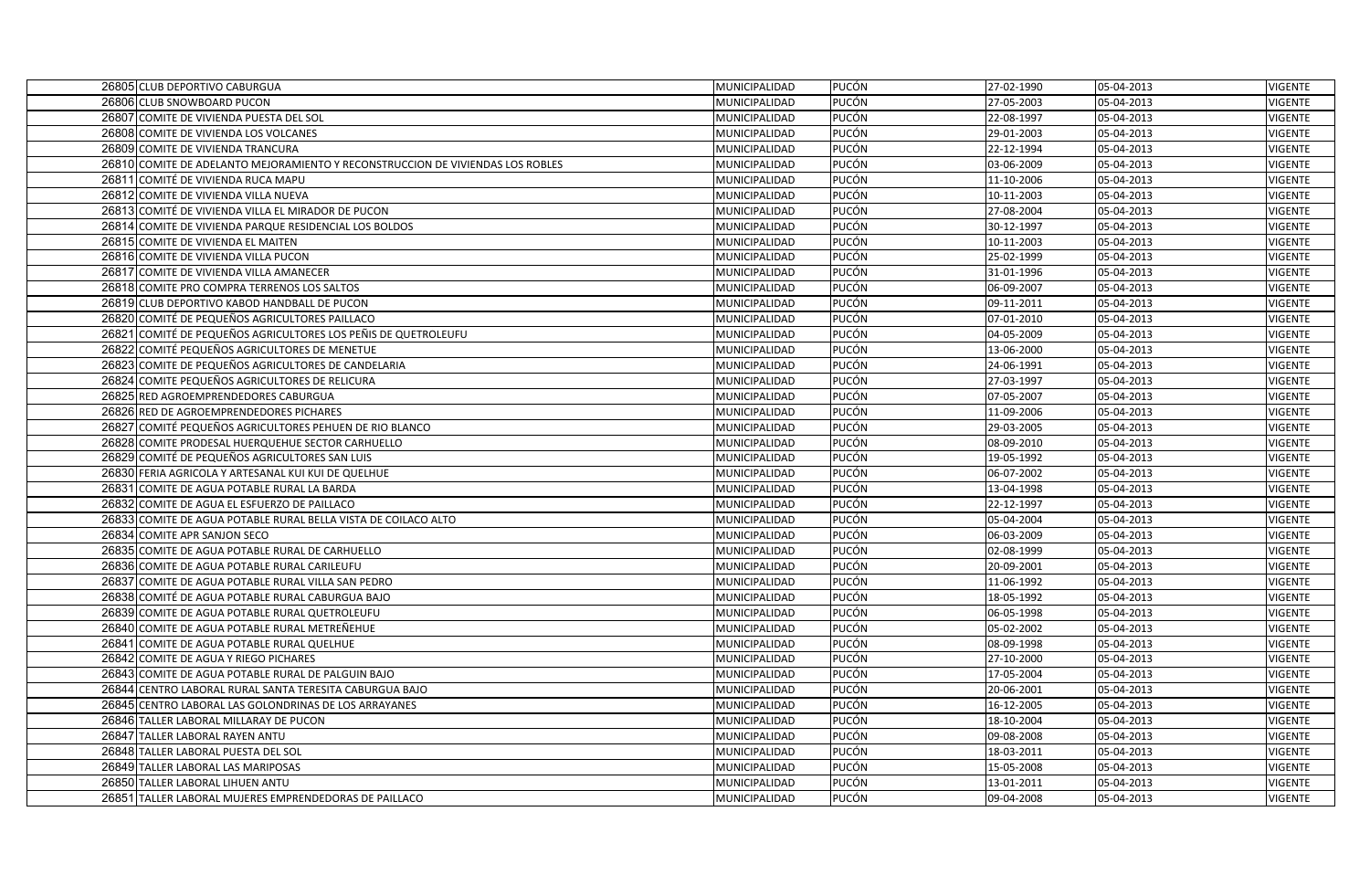| 26852 TALLER LABORAL LAS ESTRELLITAS                                                        | MUNICIPALIDAD | <b>PUCÓN</b> | 27-07-2011 | 05-04-2013 | <b>VIGENTE</b> |
|---------------------------------------------------------------------------------------------|---------------|--------------|------------|------------|----------------|
| 26853 COMITE DE DAMAS SAN SEBASTIAN DE CARHUELLO                                            | MUNICIPALIDAD | PUCÓN        | 18-10-2001 | 05-04-2013 | VIGENTE        |
| 26854 TALLER LABORAL MUJERES UNIDAS POR UN SUEÑO                                            | MUNICIPALIDAD | PUCÓN        | 25-04-2011 | 05-04-2013 | VIGENTE        |
| 26855 TALLER LABORAL OBISPO VALDES                                                          | MUNICIPALIDAD | PUCÓN        | 04-12-2002 | 05-04-2013 | <b>VIGENTE</b> |
| 26856 CENTRO LABORAL LA ILUSION                                                             | MUNICIPALIDAD | <b>PUCÓN</b> | 29-05-1992 | 05-04-2013 | <b>VIGENTE</b> |
| 26857 GRUPO DE MUJERES EMPRENDEDORAS EL ESFUERZO                                            | MUNICIPALIDAD | PUCÓN        | 22-08-2008 | 05-04-2013 | <b>VIGENTE</b> |
| 26858 AGRUPACION JEFAS DE HOGAR PUCON                                                       | MUNICIPALIDAD | PUCÓN        | 05-11-2008 | 05-04-2013 | <b>VIGENTE</b> |
| 26859 TALLER LABORAL NEWEN ARRAYANES LIBERTAD                                               | MUNICIPALIDAD | PUCÓN        | 15-07-2011 | 05-04-2013 | VIGENTE        |
| 26860 AGRUPACION DE MUJERES TEJENDERAS DE LLAFENCO                                          | MUNICIPALIDAD | PUCÓN        | 26-10-2009 | 05-04-2013 | VIGENTE        |
| 26861 GRUPO DE MUJERES EMPRENDEDORAS SANTA JUANA                                            | MUNICIPALIDAD | <b>PUCÓN</b> | 16-03-2004 | 05-04-2013 | <b>VIGENTE</b> |
| 26862 TALLER DE MUJERES EMPRENDEDORAS PEUMA DOMO CHE                                        | MUNICIPALIDAD | <b>PUCÓN</b> | 22-04-2009 | 05-04-2013 | <b>VIGENTE</b> |
| 26863 AGRUPACION DE MUJERES BENEFACTORAS ALY DE PUCON                                       | MUNICIPALIDAD | PUCÓN        | 08-10-2010 | 05-04-2013 | <b>VIGENTE</b> |
| 26864 TALLER LABORAL SOCIAL Y RECREACIONAL VILLA LAFQUEN                                    | MUNICIPALIDAD | <b>PUCÓN</b> | 05-05-2009 | 05-04-2013 | <b>VIGENTE</b> |
| 26865 TALLER LABORAL ANTU RAYEN DE PUCON                                                    | MUNICIPALIDAD | PUCÓN        | 08-06-2009 | 05-04-2013 | <b>VIGENTE</b> |
| 26866 TALLER LABORAL ILLA LIHUEN                                                            | MUNICIPALIDAD | PUCÓN        | 18-12-2009 | 05-04-2013 | VIGENTE        |
| 26867 RED DE MUJERES CON PROPOSITO                                                          | MUNICIPALIDAD | <b>PUCÓN</b> | 07-01-2011 | 05-04-2013 | <b>VIGENTE</b> |
| 26868 TALLER LABORAL SOCIAL Y RECREACIONAL AMIGAS DE LA ARAUCARIA                           | MUNICIPALIDAD | PUCÓN        | 29-09-2010 | 05-04-2013 | VIGENTE        |
| 26869 TALLER LABORAL ESPERANZA SAN PEDRO                                                    | MUNICIPALIDAD | PUCÓN        | 15-04-2011 | 05-04-2013 | <b>VIGENTE</b> |
| 26870 TALLER LABORAL EL MIRADOR                                                             | MUNICIPALIDAD | PUCÓN        | 21-07-2006 | 05-04-2013 | VIGENTE        |
| 26871 TALLER LABORAL MADRE SELVA                                                            | MUNICIPALIDAD | PUCÓN        | 09-05-2008 | 05-04-2013 | VIGENTE        |
| 26872 TALLER LABORAL DEUMAYEN HACER ALGO CON MUCHO EMPEÑO                                   | MUNICIPALIDAD | <b>PUCÓN</b> | 13-05-2011 | 05-04-2013 | <b>VIGENTE</b> |
| 26873 CLUB DE ADULTO MAYOR GIRASOL                                                          | MUNICIPALIDAD | PUCÓN        | 17-07-2006 | 05-04-2013 | <b>VIGENTE</b> |
| 26874 CLUB ADULTO MAYOR RAYEN DE QUETROLEUFU                                                | MUNICIPALIDAD | PUCÓN        | 06-09-2004 | 05-04-2013 | <b>VIGENTE</b> |
| 26875 CLUB DE ADULTO MAYOR LOS REFLEJOS DE PAILLACO                                         | MUNICIPALIDAD | PUCÓN        | 03-07-2002 | 05-04-2013 | <b>VIGENTE</b> |
| 26876 CLUB DE ADULTO MAYOR PADRE ALBERTO HURTADO                                            | MUNICIPALIDAD | PUCÓN        | 17-10-2003 | 05-04-2013 | <b>VIGENTE</b> |
| 26877 CLUB DE ADULTO MAYOR FLOR DE LOS RISCOS                                               | MUNICIPALIDAD | <b>PUCÓN</b> | 26-05-2008 | 05-04-2013 | <b>VIGENTE</b> |
| 26878 CLUB DE ADULTO MAYOR AÑOS DORADOS                                                     | MUNICIPALIDAD | <b>PUCÓN</b> | 22-10-2001 | 05-04-2013 | <b>VIGENTE</b> |
| 26879 UNION COMUNAL DE ADULTOS MAYORES DE PUCON                                             | MUNICIPALIDAD | <b>PUCÓN</b> | 12-09-2003 | 05-04-2013 | <b>VIGENTE</b> |
| 26882 COMITE DE SALUD PALGUIN BAJO                                                          | MUNICIPALIDAD | PUCÓN        | 08-05-2003 | 05-04-2013 | VIGENTE        |
| 26883 COMITÉ DE SALUD DE LONCOFILO PAULUN                                                   | MUNICIPALIDAD | PUCÓN        | 11-11-2004 | 05-04-2013 | VIGENTE        |
| 26884 COMITE DE SALUD DE PAILLACO                                                           | MUNICIPALIDAD | PUCÓN        | 03-11-1998 | 05-04-2013 | VIGENTE        |
| 26885 COMITE DE SALUD LLAFENCO                                                              | MUNICIPALIDAD | PUCÓN        | 13-08-1998 | 05-04-2013 | <b>VIGENTE</b> |
| 26886 COMITÉ DE SALUD DE MENETUE                                                            | MUNICIPALIDAD | PUCÓN        | 28-06-1999 | 05-04-2013 | <b>VIGENTE</b> |
| 26887 COMITÉ DE SALUD POSTA SAN PEDRO                                                       | MUNICIPALIDAD | PUCÓN        | 27-04-1999 | 05-04-2013 | <b>VIGENTE</b> |
| 26888 COMITE DE SALUD DE CABURGUA                                                           | MUNICIPALIDAD | PUCÓN        | 07-10-1998 | 05-04-2013 | VIGENTE        |
| 26889 AGRUPACION FOLCKLORICA VOCES DEL VOLCAN                                               | MUNICIPALIDAD | PUCÓN        | 18-05-2011 | 05-04-2013 | VIGENTE        |
| 26890 CLUB DE CUECA PUCON                                                                   | MUNICIPALIDAD | <b>PUCÓN</b> | 12-07-2003 | 05-04-2013 | VIGENTE        |
| 26891 TALLER FOLKLORICA FAMILIAR EL CLARO DE PUCON                                          | MUNICIPALIDAD | <b>PUCÓN</b> | 25-11-2011 | 05-04-2013 | <b>VIGENTE</b> |
| 26892 CLUB DE CUECA RAICES DE PUCON                                                         | MUNICIPALIDAD | PUCÓN        | 30-06-2011 | 05-04-2013 | <b>VIGENTE</b> |
| 26893 CENTRO DE PADRES Y APODERADOS ESCUELA CARILEUFU                                       | MUNICIPALIDAD | PUCÓN        | 24-12-2004 | 05-04-2013 | <b>VIGENTE</b> |
| 26894 CENTRO DE PADRES COLEGIO PUCON                                                        | MUNICIPALIDAD | PUCÓN        | 23-11-2005 | 05-04-2013 | VIGENTE        |
| 26895 CENTRO DE PADRES Y APODERADOS JARDIN INFANTIL SAGRADA FAMILIA                         | MUNICIPALIDAD | PUCÓN        | 20-06-2005 | 05-04-2013 | VIGENTE        |
| 26896 CENTRO GENERAL DE PADRES Y APODERADOS LICEO MONTEMARIA                                | MUNICIPALIDAD | <b>PUCÓN</b> | 13-07-2009 | 05-04-2013 | <b>VIGENTE</b> |
| 26897 CENTRO DE PADRES Y APODERADOS LICEO DE HOTELERIA Y TURISMO                            | MUNICIPALIDAD | PUCÓN        | 25-05-2001 | 05-04-2013 | <b>VIGENTE</b> |
| 26898 COMITE EDUCAR Y CRECER LOS ARRAYANES                                                  | MUNICIPALIDAD | PUCÓN        | 26-12-2002 | 05-04-2013 | VIGENTE        |
| 26899 CENTRO GENERAL DE PADRES Y APODERADOS ESCUELA PARTICULAR Nº 231SANTA ROSA DE LLAFENCO | MUNICIPALIDAD | PUCÓN        | 11-06-2004 | 05-04-2013 | VIGENTE        |
| 26900 CENTRO DE PADRES Y APODERADOS COLEGIOS ESPECIAL LAGO AZUL N° 9 PUCON                  | MUNICIPALIDAD | PUCÓN        | 02-06-2004 | 05-04-2013 | VIGENTE        |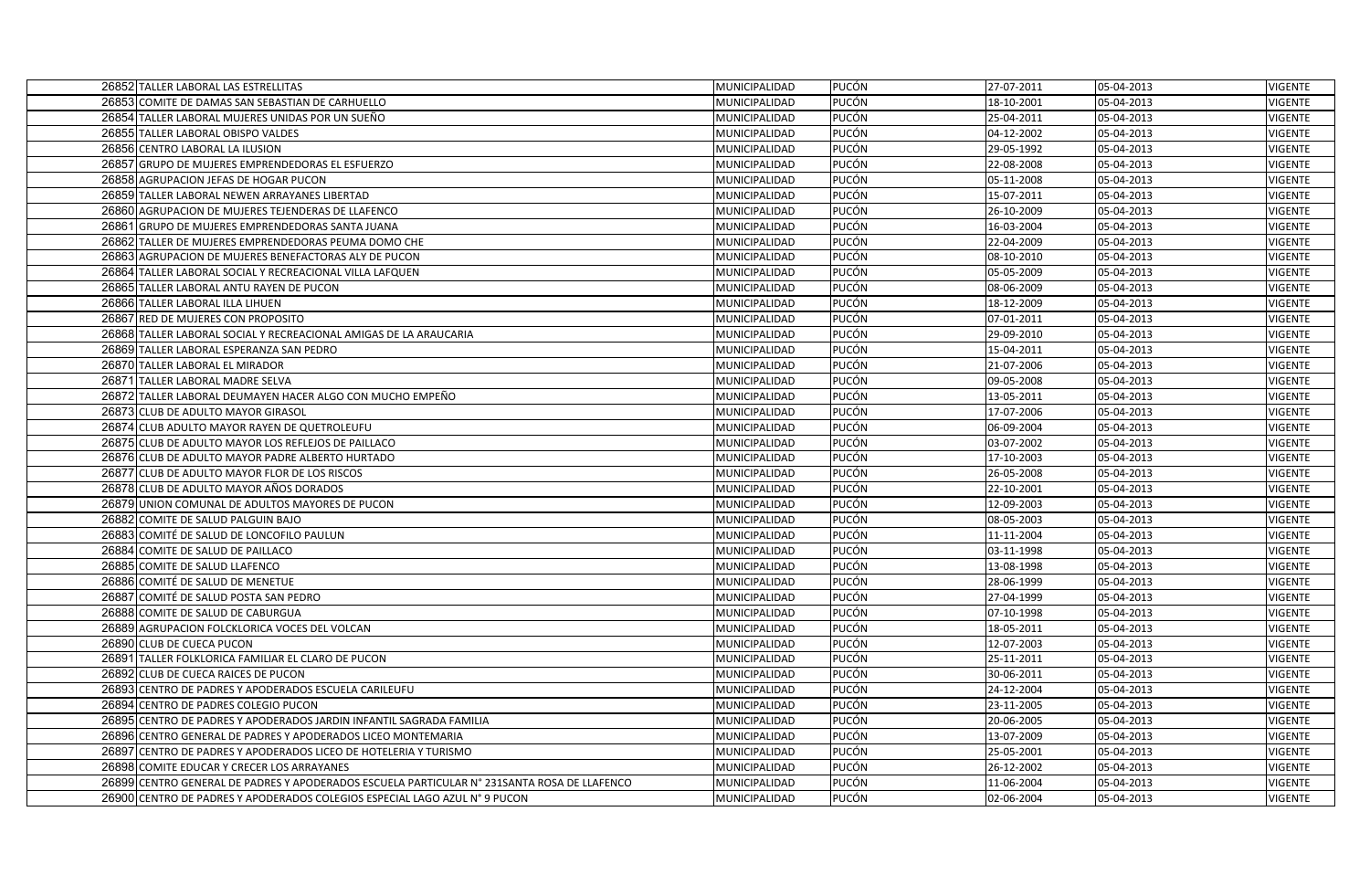| 26901 CENTRO DE PADRES Y APODERADOS LICEO PABLO VI                                       | <b>PUCÓN</b><br>MUNICIPALIDAD        | 23-10-2000 | 05-04-2013 | <b>VIGENTE</b> |
|------------------------------------------------------------------------------------------|--------------------------------------|------------|------------|----------------|
| 26902 CENTRO DE PADRES Y APODERADOS ESCUELA G 786 PICHARES                               | <b>PUCÓN</b><br><b>MUNICIPALIDAD</b> | 30-12-2009 | 05-04-2013 | <b>VIGENTE</b> |
| 26903 CENTRO DE PADRES Y APODERADOS DE RELICURA                                          | <b>PUCÓN</b><br>MUNICIPALIDAD        | 08-09-2000 | 05-04-2013 | VIGENTE        |
| 26904 CENTRO GENERAL DE PADRES Y APODERADOS ESCUELA PARTICULAR N° 167 RAMON GUIÑEZ       | <b>PUCÓN</b><br>MUNICIPALIDAD        | 07-09-2006 | 05-04-2013 | VIGENTE        |
| 26905 CENTRO DE PADRES Y APODERADOS ESCUELA Nº 13 NUESTRA SEÑORA DE FATIMA               | <b>PUCÓN</b><br>MUNICIPALIDAD        | 13-09-1996 | 05-04-2013 | VIGENTE        |
| 26906 CENTRO DE PADRES Y APODERADOS ESCUELA MUNICIPAL DE CUECAS ENTRE ESPUELAS Y PUELCHE | PUCÓN<br>MUNICIPALIDAD               | 18-04-2007 | 05-04-2013 | <b>VIGENTE</b> |
| 26907 CENTRO DE PADRES Y APODERADOS COLEGIO LIAHONA PUCON                                | <b>PUCÓN</b><br>MUNICIPALIDAD        | 25-05-2007 | 05-04-2013 | VIGENTE        |
| 26908 CENTRO DE PADRES PAILLACO                                                          | <b>PUCÓN</b><br>MUNICIPALIDAD        | 10-04-2000 | 05-04-2013 | <b>VIGENTE</b> |
| 26909 CENTRO DE PADRES Y APODERADOS ESCUELA MUNICIPAL EL CLARO                           | PUCÓN<br>MUNICIPALIDAD               | 05-10-2004 | 05-04-2013 | VIGENTE        |
| 26910 AGRUPACION DE FAMILIAS Y AMIGOS DE NIÑOS CON SINDROME DE DOWN DOWNSUR              | <b>PUCÓN</b><br>MUNICIPALIDAD        | 29-08-2005 | 05-04-2013 | <b>VIGENTE</b> |
| 26911 AGRUPACION ARTESANOS CANDELARIA PUCON                                              | <b>PUCÓN</b><br>MUNICIPALIDAD        | 08-04-2010 | 05-04-2013 | VIGENTE        |
| 26912 AGRUPACION DE DISCAPACITADOS ADIPU                                                 | <b>PUCÓN</b><br>MUNICIPALIDAD        | 07-05-2001 | 05-04-2013 | <b>VIGENTE</b> |
| 26913 AGRUPACION LOS AMBULANTES DE CABURGUA                                              | PUCÓN<br>MUNICIPALIDAD               | 23-06-1999 | 05-04-2013 | <b>VIGENTE</b> |
| 26914 AGRUPACION DE MUJERES EMPRENDEDORAS, RECREATIVO,CULTURAL Y ARTESANAL EL BOSQUE     | <b>PUCÓN</b><br>MUNICIPALIDAD        | 22-07-2008 | 05-04-2013 | VIGENTE        |
| 26915 AGRUPACION DE AMIGOS PUCON ARTE                                                    | <b>PUCÓN</b><br>MUNICIPALIDAD        | 23-11-2002 | 05-04-2013 | VIGENTE        |
| 26916 AGRUPACION JUVENIL, DEPORTIVO, CULTURAL Y SOCIAL JHIRE                             | <b>PUCÓN</b><br>MUNICIPALIDAD        | 26-09-2011 | 05-04-2013 | <b>VIGENTE</b> |
| 26917 AGRUPACION SOCIAL, CULTURAL DEPORTIVA CAAP                                         | <b>PUCÓN</b><br>MUNICIPALIDAD        | 19-10-2011 | 05-04-2013 | VIGENTE        |
| 26918 AGRUPACION POR LOS DERECHOS DE LOS ANIMALES DE PUCON                               | PUCÓN<br>MUNICIPALIDAD               | 16-05-2008 | 05-04-2013 | <b>VIGENTE</b> |
| 26919 COMITE DE ADELANTO EL PAPAL                                                        | PUCÓN<br>MUNICIPALIDAD               | 29-07-1996 | 05-04-2013 | VIGENTE        |
| 26920 COMITÉ DE ADELANTO MENETUE ALTO Y ANCAPULLI                                        | PUCÓN<br>MUNICIPALIDAD               | 20-04-2004 | 05-04-2013 | <b>VIGENTE</b> |
| 26921 COMITÉ DE ADELANTO CAMINO AL VOLCAN Y SEGUNDA FAJA QUIMEY RUPU                     | <b>PUCÓN</b><br>MUNICIPALIDAD        | 18-02-2008 | 05-04-2013 | <b>VIGENTE</b> |
| 26922 COMITÉ DE ADELANTOS VILLA ENTRE RIOS                                               | PUCÓN<br>MUNICIPALIDAD               | 06-04-2006 | 05-04-2013 | <b>VIGENTE</b> |
| 26923 COMITE DE ADELANTO VILLA ANCAPULLI DE CABURGUA                                     | <b>PUCÓN</b><br>MUNICIPALIDAD        | 12-04-2004 | 05-04-2013 | <b>VIGENTE</b> |
| 26924 COMITÉ DE ADELANTO VISTA AL LAGO                                                   | <b>PUCÓN</b><br>MUNICIPALIDAD        | 18-11-2002 | 05-04-2013 | <b>VIGENTE</b> |
| 26925 VISION Y ACCION                                                                    | <b>PUCÓN</b><br>MUNICIPALIDAD        | 07-06-2011 | 05-04-2013 | <b>VIGENTE</b> |
| 26926 JUNTA DE ADELANTO TURISTICO, CULTURAL Y SOCIAL DE PUCON                            | <b>PUCÓN</b><br>MUNICIPALIDAD        | 13-07-2011 | 05-04-2013 | <b>VIGENTE</b> |
| 26927 COMITE LOS BOLDOS DE PUCON                                                         | <b>PUCÓN</b><br>MUNICIPALIDAD        | 17-12-2010 | 05-04-2013 | <b>VIGENTE</b> |
| 26928 CLUB DE ADULTO MAYOR TANGO LAFQUEN PUCON                                           | <b>PUCÓN</b><br>MUNICIPALIDAD        | 13-03-2009 | 05-04-2013 | <b>VIGENTE</b> |
| 26929 FRAY FRANCISCO VALDES SUBERCASEAUX                                                 | <b>PUCÓN</b><br>MUNICIPALIDAD        | 01-12-2000 | 05-04-2013 | <b>VIGENTE</b> |
| 26930 RUCAPULLI ARTESANOS TALLADORES DE CANDELARIA                                       | <b>PUCÓN</b><br>MUNICIPALIDAD        | 10-12-2002 | 05-04-2013 | VIGENTE        |
| 26931 CENTRO ARTESANAL PUCON                                                             | PUCÓN<br>MUNICIPALIDAD               | 14-05-1996 | 05-04-2013 | <b>VIGENTE</b> |
| 26932 CENTRO CRISTIANO PUCON                                                             | <b>PUCÓN</b><br>MUNICIPALIDAD        | 31-03-2005 | 05-04-2013 | <b>VIGENTE</b> |
| 26933 CONSEJO AMBIENTAL DE PUCON                                                         | <b>PUCÓN</b><br>MUNICIPALIDAD        | 13-11-2009 | 05-04-2013 | <b>VIGENTE</b> |
| 26934 COMITE DE APICULTORES DE LA COMUNA DE PUCON                                        | PUCÓN<br>MUNICIPALIDAD               | 12-04-2004 | 05-04-2013 | <b>VIGENTE</b> |
| 26935 COMITE DE PROTECCION Y DESARROLLO SUSTENTABLE DE TINQUILCO                         | PUCÓN<br>MUNICIPALIDAD               | 22-04-2004 | 05-04-2013 | VIGENTE        |
| 26936 AGRUPACION FORJANDO SUEÑOS DE NIÑOS Y NIÑAS                                        | <b>PUCÓN</b><br>MUNICIPALIDAD        | 27-09-2011 | 05-04-2013 | VIGENTE        |
| 26937 COMITÉ DE ADELANTO Y SEGURIDAD LOS MANZANOS                                        | <b>PUCÓN</b><br>MUNICIPALIDAD        | 28-07-2008 | 05-04-2013 | <b>VIGENTE</b> |
| 26938 GRUPO JUVENIL PRO JOVEN                                                            | <b>PUCÓN</b><br>MUNICIPALIDAD        | 01-07-2011 | 05-04-2013 | <b>VIGENTE</b> |
| 26939 CLUB TEAM IRONMAN PUCON                                                            | <b>PUCÓN</b><br>MUNICIPALIDAD        | 13-04-2011 | 05-04-2013 | VIGENTE        |
| 26940 COMITE BIENESTAR SOLIDARIO                                                         | <b>PUCÓN</b><br>MUNICIPALIDAD        | 05-06-2007 | 05-04-2013 | <b>VIGENTE</b> |
| 26941 BANDA INSTRUMENTAL JUVENIL-FAMILIAR EL CANTAR DE LOS NIBELUNGOS                    | <b>PUCÓN</b><br>MUNICIPALIDAD        | 15-12-2011 | 05-04-2013 | <b>VIGENTE</b> |
| 26942 GRUPO DE GIMNASIA LOS COPIHUES EL CLARO DE PUCON                                   | PUCÓN<br>MUNICIPALIDAD               | 07-12-2011 | 05-04-2013 | <b>VIGENTE</b> |
| 26943 AGRUPACION DE AMIGOS Y FAMILIARES DE PACIENTES POSTRADOS COMUNA DE PUCON           | <b>PUCÓN</b><br>MUNICIPALIDAD        | 27-05-2009 | 05-04-2013 | <b>VIGENTE</b> |
| 26944 JUNTA DE VECINOS COILACO                                                           | <b>PUCÓN</b><br>MUNICIPALIDAD        | 26-02-1990 | 05-04-2013 | VIGENTE        |
| 31265 COMITE DE ADELANTO Y MEJORAMIENTO VECINAL RUKAPILLAN                               | <b>PUCÓN</b><br>MUNICIPALIDAD        | 05-02-2013 | 12-04-2013 | <b>VIGENTE</b> |
| 34215 FUNDACION HUERQUEHUE                                                               | MINISTERIO DE JUSTICIA PUCÓN         | 27-10-2008 | 07-05-2013 | VIGENTE        |
| 111228 FERIA AGROEMPRENDEDORES Y GASTRONOMICA COILACO BAJO                               | <b>PUCÓN</b><br>MUNICIPALIDAD        | 01-04-2013 | 20-06-2013 | <b>VIGENTE</b> |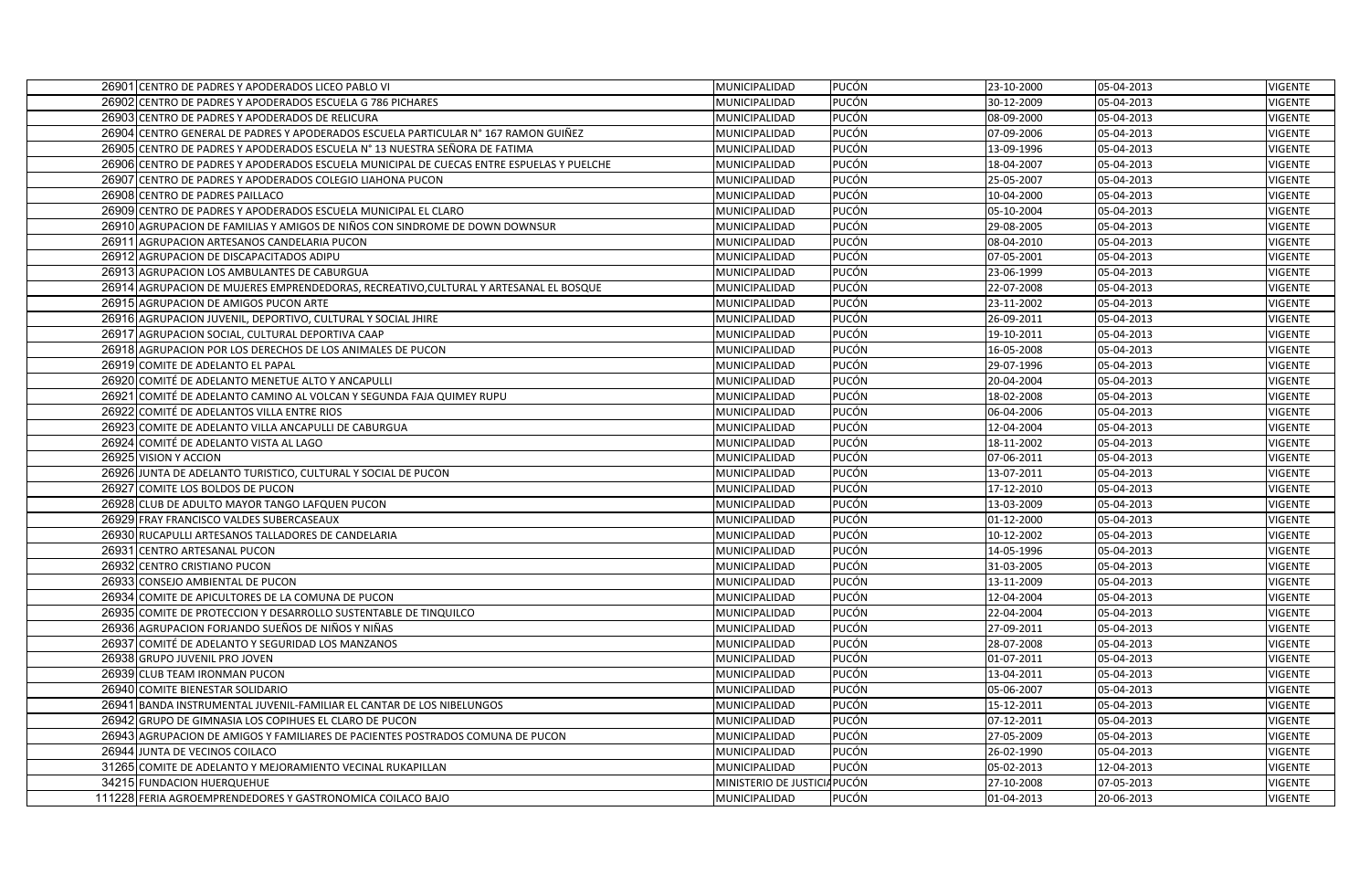| 117467 COMUNIDAD CANTO DEL LAGO                                          | MUNICIPALIDAD | <b>PUCÓN</b> | 25-03-2013 | 03-07-2013 | <b>VIGENTE</b> |
|--------------------------------------------------------------------------|---------------|--------------|------------|------------|----------------|
| 122518 ASOCIACION PRODUCTIVA DE PEQUEÑOS AGRICULTORES TAÑI MAPU DE PUCON | MUNICIPALIDAD | PUCÓN        | 08-07-2013 | 08-07-2013 | <b>VIGENTE</b> |
| 137374 AGRUPACION TEATRAL DISCO DURO                                     | MUNICIPALIDAD | PUCÓN        | 27-03-2013 | 22-07-2013 | VIGENTE        |
| 150669 COMITE DE APR SARA IBACACHE PUCON                                 | MUNICIPALIDAD | <b>PUCÓN</b> | 24-06-2013 | 09-10-2013 | <b>VIGENTE</b> |
| 151112 COMITE DE ADELANTO ALTOS DE PUCON                                 | MUNICIPALIDAD | <b>PUCÓN</b> | 16-05-2013 | 17-10-2013 | <b>VIGENTE</b> |
| 152182 COMITE DE PAVIMENTACION PRUDENCIO MORA                            | MUNICIPALIDAD | PUCÓN        | 27-05-2013 | 12-11-2013 | <b>VIGENTE</b> |
| 152184 RED DE EMPRENDEDORES COILACO BAJO                                 | MUNICIPALIDAD | PUCÓN        | 11-04-2013 | 12-11-2013 | <b>VIGENTE</b> |
| 157843 COMITE DE AGUA POTABLE RURAL QUIMEYCO-MENETUE                     | MUNICIPALIDAD | <b>PUCÓN</b> | 06-08-2013 | 29-11-2013 | <b>VIGENTE</b> |
| 157888 CLUB DEPORTIVO SOCIAL Y CULTURAL LA GRAN FAMILIA                  | MUNICIPALIDAD | PUCÓN        | 01-08-2013 | 02-12-2013 | <b>VIGENTE</b> |
| 157908 AGRUPACION LAS DELICIAS DE CABURGUA                               | MUNICIPALIDAD | <b>PUCÓN</b> | 22-08-2013 | 02-12-2013 | VIGENTE        |
| 159141 CLUB DE LECTORES BIBLIOTECA MUNICIPAL MARIANO LATORRE PUCON       | MUNICIPALIDAD | <b>PUCÓN</b> | 31-08-2012 | 17-12-2013 | <b>VIGENTE</b> |
| 160407 AGRUPACION MANOS CONECTADAS TALLERES Y OFICIOS                    | MUNICIPALIDAD | <b>PUCÓN</b> | 16-09-2013 | 09-01-2014 | <b>VIGENTE</b> |
| 160412 CLUB DEPORTIVO BERAKAH ACTIVATE DE PUCON                          | MUNICIPALIDAD | PUCÓN        | 16-09-2013 | 09-01-2014 | VIGENTE        |
| 160418 CLUB DEPORTIVO TRANKURA PUCON                                     | MUNICIPALIDAD | PUCÓN        | 22-08-2013 | 09-01-2014 | <b>VIGENTE</b> |
| 160420 ASOCIACION RUKA-WIDUFE PUCON                                      | MUNICIPALIDAD | <b>PUCÓN</b> | 09-01-2014 | 09-01-2014 | <b>VIGENTE</b> |
| 160422 TALLER FOLCLORICO LAGO CABURGA                                    | MUNICIPALIDAD | <b>PUCÓN</b> | 15-10-2013 | 09-01-2014 | <b>VIGENTE</b> |
| 160426 CLUB DEPORTIVO ARCO IRIS                                          | MUNICIPALIDAD | PUCÓN        | 21-10-2013 | 09-01-2014 | <b>VIGENTE</b> |
| 160430 CLUB TAEKWONDO ACADEMIASKIMS PUCON                                | MUNICIPALIDAD | PUCÓN        | 23-09-2013 | 09-01-2014 | <b>VIGENTE</b> |
| 162480 ASOCIACION CHILENA DE GUIAS DE MONTAÑA                            | MUNICIPALIDAD | PUCÓN        | 30-01-2014 | 30-01-2014 | <b>VIGENTE</b> |
| 163019 AGRUPACION ARTISTICO CULTURAL Y SOCIAL RENACER DE PUCON           | MUNICIPALIDAD | PUCÓN        | 18-12-2013 | 06-02-2014 | <b>VIGENTE</b> |
| 163157 UNION COMUNAL AMBIENTAL DE PUCON                                  | MUNICIPALIDAD | <b>PUCÓN</b> | 20-12-2013 | 10-02-2014 | <b>VIGENTE</b> |
| 163410 CENTRO GENERAL DE PADRES Y APODERADOS ESCUELA Nº 92 SAN LUIS      | MUNICIPALIDAD | <b>PUCÓN</b> | 09-12-2013 | 12-02-2014 | <b>VIGENTE</b> |
| 163500 TALLER LABORAL DE ARTESANIA RUKA RAYEN DE LLAFENCO                | MUNICIPALIDAD | PUCÓN        | 28-02-2013 | 12-02-2014 | <b>VIGENTE</b> |
| 163670 CLUB DEPORTIVO COLEGIO PUCON                                      | MUNICIPALIDAD | PUCÓN        | 02-09-2003 | 17-02-2014 | VIGENTE        |
| 163707 ASOCIACION ARTESANOS DE PUCON PROCERTIFICACION                    | MUNICIPALIDAD | PUCÓN        | 06-06-2012 | 17-02-2014 | VIGENTE        |
| 165970 JUNTA DE VECINOS LOS COLONOS DE PUCON                             | MUNICIPALIDAD | <b>PUCÓN</b> | 31-01-2014 | 07-03-2014 | <b>VIGENTE</b> |
| 169154 JUNTA DE VECINOS CENTRAL                                          | MUNICIPALIDAD | <b>PUCÓN</b> | 27-02-1990 | 26-03-2014 | VIGENTE        |
| 169155 JUNTA DE VECINOS PICHARES                                         | MUNICIPALIDAD | PUCÓN        | 26-02-1990 | 26-03-2014 | VIGENTE        |
| 169156 JUNTA DE VECINOS PLAYA GRANDE TRES ESQUINAS                       | MUNICIPALIDAD | PUCÓN        | 27-02-1990 | 26-03-2014 | <b>VIGENTE</b> |
| 169157 JUNTA DE VECINOS EL CLARO                                         | MUNICIPALIDAD | PUCÓN        | 27-02-1990 | 26-03-2014 | <b>VIGENTE</b> |
| 169158 JUNTA DE VECINOS CARHUELLO                                        | MUNICIPALIDAD | <b>PUCÓN</b> | 16-08-1990 | 26-03-2014 | <b>VIGENTE</b> |
| 169159 JUNTA DE VECINOS RENAHUE                                          | MUNICIPALIDAD | <b>PUCÓN</b> | 26-09-1996 | 26-03-2014 | <b>VIGENTE</b> |
| 169160 JUNTA DE VECINOS COILACO BAJO                                     | MUNICIPALIDAD | <b>PUCÓN</b> | 30-10-1995 | 26-03-2014 | <b>VIGENTE</b> |
| 169161 JUNTA DE VECINOS VILLA LOS ROBLES                                 | MUNICIPALIDAD | PUCÓN        | 20-11-1996 | 26-03-2014 | VIGENTE        |
| 169162 JUNTA DE VECINOS VILLA LAFQUEN                                    | MUNICIPALIDAD | PUCÓN        | 30-03-1998 | 26-03-2014 | VIGENTE        |
| 169163 UNION COMUNAL DE JUNTAS DE VECINOS                                | MUNICIPALIDAD | <b>PUCÓN</b> | 28-02-1990 | 26-03-2014 | <b>VIGENTE</b> |
| 169164 JUNTA DE VECINOS ARRAYANES LIBERTAD                               | MUNICIPALIDAD | <b>PUCÓN</b> | 08-02-2002 | 26-03-2014 | <b>VIGENTE</b> |
| 169165 JUNTA DE VECINOS LOS NEVADOS                                      | MUNICIPALIDAD | <b>PUCÓN</b> | 21-10-2004 | 26-03-2014 | VIGENTE        |
| 169166 JUNTA DE VECINOS ALTOS DE TRES ESQUINAS                           | MUNICIPALIDAD | PUCÓN        | 23-02-2005 | 26-03-2014 | <b>VIGENTE</b> |
| 169167 UNION COMUNAL DE JUNTAS DE VECINOS RURAL DE PUCON                 | MUNICIPALIDAD | PUCÓN        | 12-04-2005 | 26-03-2014 | <b>VIGENTE</b> |
| 169168 JUNTA DE VECINOS PALGUIN ALTO                                     | MUNICIPALIDAD | PUCÓN        | 28-11-2005 | 26-03-2014 | VIGENTE        |
| 169169 CLUB DEPORTIVO CULTURAL AYEKAN                                    | MUNICIPALIDAD | <b>PUCÓN</b> | 24-09-2010 | 26-03-2014 | <b>VIGENTE</b> |
| 169170 CLUB DEPORTIVO RENACER                                            | MUNICIPALIDAD | <b>PUCÓN</b> | 16-04-2007 | 26-03-2014 | <b>VIGENTE</b> |
| 169171 CLUB DEPORTIVO SAN VICENTE DE MENETUE                             | MUNICIPALIDAD | <b>PUCÓN</b> | 11-04-1997 | 26-03-2014 | VIGENTE        |
| 169172 CLUB DEPORTIVO FRANCISCO VALDES                                   | MUNICIPALIDAD | PUCÓN        | 26-02-1990 | 26-03-2014 | <b>VIGENTE</b> |
| 169173 GRUPO DE GUIAS CAÑE                                               | MUNICIPALIDAD | PUCÓN        | 11-02-1999 | 26-03-2014 | VIGENTE        |
| 169174 CLUB DE AUTOMOVILISMO PUCON                                       | MUNICIPALIDAD | <b>PUCÓN</b> | 21-01-2002 | 26-03-2014 | VIGENTE        |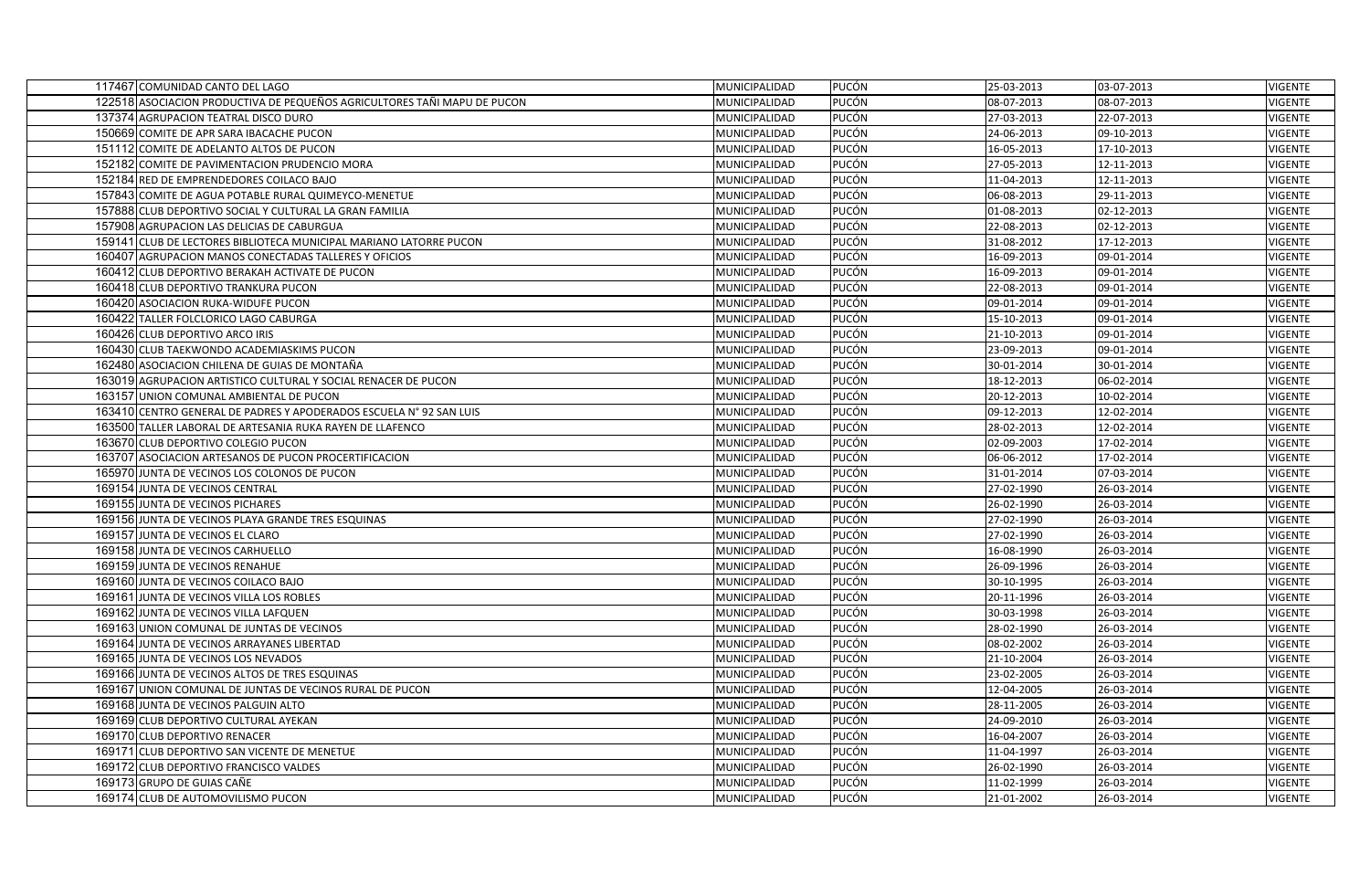| 169175 CLUB DE AMIGOS 50 PUCON                                                                           | MUNICIPALIDAD                  | <b>PUCÓN</b>                 | 16-05-2003               | 26-03-2014               | <b>VIGENTE</b>            |
|----------------------------------------------------------------------------------------------------------|--------------------------------|------------------------------|--------------------------|--------------------------|---------------------------|
| 169176 CLUB DEPORTIVO UNION ARAUCANA DE QUETROLEUFU                                                      | MUNICIPALIDAD                  | PUCÓN                        | 02-10-1995               | 26-03-2014               | <b>VIGENTE</b>            |
| 169177 CLUB DE HUASOS ESPUELA DE PLATA EL CLARO                                                          | MUNICIPALIDAD                  | PUCÓN                        | 25-09-2000               | 26-03-2014               | VIGENTE                   |
| 169178 CLUB DEPORTIVO SAN LUIS                                                                           | MUNICIPALIDAD                  | <b>PUCÓN</b>                 | 27-02-1992               | 26-03-2014               | <b>VIGENTE</b>            |
| 169179 CLUB DEPORTIVO SANTA FE DE COILACO                                                                | MUNICIPALIDAD                  | <b>PUCÓN</b>                 | 17-11-1995               | 26-03-2014               | VIGENTE                   |
| 169180 CLUB HIPICO DE PUCON                                                                              | MUNICIPALIDAD                  | <b>PUCÓN</b>                 | 10-10-2007               | 26-03-2014               | <b>VIGENTE</b>            |
| 169181 CLUB DE PESCA CAZA LANZAMIENTO Y TIRO AL PLATILLO PUCON                                           | MUNICIPALIDAD                  | PUCÓN                        | 30-11-1990               | 26-03-2014               | VIGENTE                   |
| 169182 COMUNIDAD TRAIL BUILDER                                                                           | MUNICIPALIDAD                  | PUCÓN                        | 27-07-2009               | 26-03-2014               | <b>VIGENTE</b>            |
| 169183 CLUB DEPORTES DE SALA                                                                             | MUNICIPALIDAD                  | PUCÓN                        | 16-05-2003               | 26-03-2014               | VIGENTE                   |
| 169184 CLUB DEPORTIVO CANDELARIA                                                                         | MUNICIPALIDAD                  | <b>PUCÓN</b>                 | 17-12-1998               | 26-03-2014               | <b>VIGENTE</b>            |
| 169185 CLUB DE CANOTAJE PUCON                                                                            | MUNICIPALIDAD                  | <b>PUCÓN</b>                 | 01-04-1999               | 26-03-2014               | VIGENTE                   |
| 169186 CLUB DEPORTIVO SOCIAL LOS ARRAYANES                                                               | MUNICIPALIDAD                  | PUCÓN                        | 22-06-1997               | 26-03-2014               | <b>VIGENTE</b>            |
| 169187 CLUB DEPORTIVO Y CULTURAL ACCION JOVEN CORDILLERA                                                 | MUNICIPALIDAD                  | <b>PUCÓN</b>                 | 08-10-2001               | 26-03-2014               | <b>VIGENTE</b>            |
| 169188 CLUB DE GIMNASIA VIDA NUEVA                                                                       | MUNICIPALIDAD                  | <b>PUCÓN</b>                 | 10-11-2008               | 26-03-2014               | <b>VIGENTE</b>            |
| 169189 CLUB DE BASQUETBOL THE DUCKS PUCON                                                                | MUNICIPALIDAD                  | PUCÓN                        | 04-11-2003               | 26-03-2014               | VIGENTE                   |
| 169190 CLUB DEPORTIVO Y RECREATIVO HOTEL DEL LAGO                                                        | MUNICIPALIDAD                  | <b>PUCÓN</b>                 | 08-05-2003               | 26-03-2014               | <b>VIGENTE</b>            |
| 169191 CLUB DE TENIS PUCON                                                                               | MUNICIPALIDAD                  | <b>PUCÓN</b>                 | 17-04-1995               | 26-03-2014               | VIGENTE                   |
| 169192 CLUB DE AREAS VERDES Y JARDINES                                                                   | MUNICIPALIDAD                  | PUCÓN                        | 13-09-1993               | 26-03-2014               | <b>VIGENTE</b>            |
| 169193 CLUB DEPORTIVO RIO BLANCO                                                                         | MUNICIPALIDAD                  | PUCÓN                        | 29-03-2005               | 26-03-2014               | VIGENTE                   |
| 169194 CLUB DEPORTIVO JIJUKAN KARATE                                                                     | MUNICIPALIDAD                  | PUCÓN                        | 30-11-1990               | 26-03-2014               | VIGENTE                   |
| 169195 CLUB DEPORTIVO RELICURA                                                                           | MUNICIPALIDAD                  | PUCÓN                        | 20-05-1998               | 26-03-2014               | VIGENTE                   |
| 169196 COMITE DE MEJORAMIENTO DE LA VIVIENDA MAITAHUE II                                                 | MUNICIPALIDAD                  | <b>PUCÓN</b>                 | 23-04-2008               | 26-03-2014               | <b>VIGENTE</b>            |
| 169197 COMITE CAMPAMENTO JEREMIAS BADILLA                                                                | MUNICIPALIDAD                  | PUCÓN                        | 02-06-2011               | 26-03-2014               | <b>VIGENTE</b>            |
| 169198 COMITE DE VIVIENDA NUEVO EDEN                                                                     | MUNICIPALIDAD                  | PUCÓN                        | 05-05-2004               | 26-03-2014               | <b>VIGENTE</b>            |
| 169199 COMITE DE VIVIENDA EL ESFUERZO                                                                    | MUNICIPALIDAD                  | PUCÓN                        | 18-12-1992               | 26-03-2014               | <b>VIGENTE</b>            |
| 169200 COMITE DE VIVIENDA PARQUE EL VOLCAN                                                               | MUNICIPALIDAD                  | PUCÓN                        | 08-09-1998               | 26-03-2014               | <b>VIGENTE</b>            |
| 169201 COMITE DE VIVIENDA MANKECURA                                                                      | MUNICIPALIDAD                  | <b>PUCÓN</b>                 | 13-08-2008               | 26-03-2014               | <b>VIGENTE</b>            |
| 169202 COMITE DE VIVIENDA NARCIZO ARRIAGADA                                                              | MUNICIPALIDAD                  | <b>PUCÓN</b>                 | 10-01-2000               | 26-03-2014               | VIGENTE                   |
| 169203 COMITE DE VIVIENDA NUEVA JERUSALEN                                                                | MUNICIPALIDAD                  | PUCÓN                        | 26-08-2009               | 26-03-2014               | <b>VIGENTE</b>            |
| 169204 COMITE DE VIVIENDA VILLA DEL CLARO                                                                | MUNICIPALIDAD                  | <b>PUCÓN</b>                 | 21-08-1995               | 26-03-2014               | VIGENTE                   |
| 169205 COMITE DE VIVIENDA PAYLLAHUEN                                                                     | MUNICIPALIDAD                  | PUCÓN                        | 29-09-1995               | 26-03-2014               | VIGENTE                   |
| 169206 COMITE DE VIVIENDA NUEVA ESPERANZA                                                                | MUNICIPALIDAD                  | <b>PUCÓN</b>                 | 05-11-1999               | 26-03-2014               | <b>VIGENTE</b>            |
| 169207 COMITE DE VIVIENDA LOS ALAMOS                                                                     | MUNICIPALIDAD                  | <b>PUCÓN</b>                 | 30-06-1993               | 26-03-2014               | <b>VIGENTE</b>            |
| 169208 GRUPO DE PEQUEÑOS PRODUCTORES E INNOVADORESCAMPESINOS DE COILACO ALTO                             | MUNICIPALIDAD                  | PUCÓN                        | 23-07-2010               | 26-03-2014               | VIGENTE                   |
| 169209 FERIA AGROARTESANAL RUCA TACUN                                                                    | MUNICIPALIDAD                  | PUCÓN                        | 03-04-2008               | 26-03-2014               | VIGENTE                   |
| 169210 FERIA AGRO-ARTESANAL CARILEIFU                                                                    | MUNICIPALIDAD                  | PUCÓN                        | 28-10-2003               | 26-03-2014               | VIGENTE                   |
| 169211 COMITE PEQUEÑOS AGRICULTORES Y MUJERESEMPRENDEDORAS TREPEN MAPU                                   | MUNICIPALIDAD                  | PUCÓN                        | 13-11-2007               | 26-03-2014               | VIGENTE                   |
| 169212 COMITE DE PEQUEÑOS AGRICULTORES DE CARILEUFU<br>169213 COMITE DE PEQUEÑOS AGRICULTORES LOS RISCOS | MUNICIPALIDAD                  | <b>PUCÓN</b><br><b>PUCÓN</b> | 30-03-1995               | 26-03-2014               | <b>VIGENTE</b>            |
| 169214 COMITE PEQUEÑOS AGRICULTORES CABURGUA ALTO                                                        | MUNICIPALIDAD<br>MUNICIPALIDAD | PUCÓN                        | 11-06-1992<br>03-11-1999 | 26-03-2014<br>26-03-2014 | VIGENTE<br><b>VIGENTE</b> |
| 169215 COMITE DE PEQUEÑOS AGRICULTORES COILACO ALTO                                                      | MUNICIPALIDAD                  | PUCÓN                        | 21-08-2006               | 26-03-2014               | <b>VIGENTE</b>            |
| 169216 COMITE PEQUEÑOS AGRICULTORES LEFINCUL                                                             | MUNICIPALIDAD                  | PUCÓN                        | 01-08-1996               | 26-03-2014               | <b>VIGENTE</b>            |
| 169217 COMITE DE PEQUEÑOS AGRICULTORES HUIFE BAJO                                                        | MUNICIPALIDAD                  | <b>PUCÓN</b>                 | 30-09-1996               | 26-03-2014               | <b>VIGENTE</b>            |
| 169218 COMITE PEQUEÑOS AGRICULTORES HUEPIL                                                               | MUNICIPALIDAD                  | PUCÓN                        | 02-12-1995               | 26-03-2014               | VIGENTE                   |
| 169219 COMITE DE PEQUEÑOS AGRICULTORES DE LONCOFILO                                                      | MUNICIPALIDAD                  | PUCÓN                        | 20-08-1997               | 26-03-2014               | <b>VIGENTE</b>            |
| 169220 COMITE DE PEQUEÑOS AGRICULTORES CABURGUA                                                          | MUNICIPALIDAD                  | PUCÓN                        | 25-05-2009               | 26-03-2014               | VIGENTE                   |
| 169221 AGRUPACON PEQUEÑOS AGRICULTORES DE LLAFENCO                                                       | MUNICIPALIDAD                  | PUCÓN                        | 21-12-2005               | 26-03-2014               | VIGENTE                   |
|                                                                                                          |                                |                              |                          |                          |                           |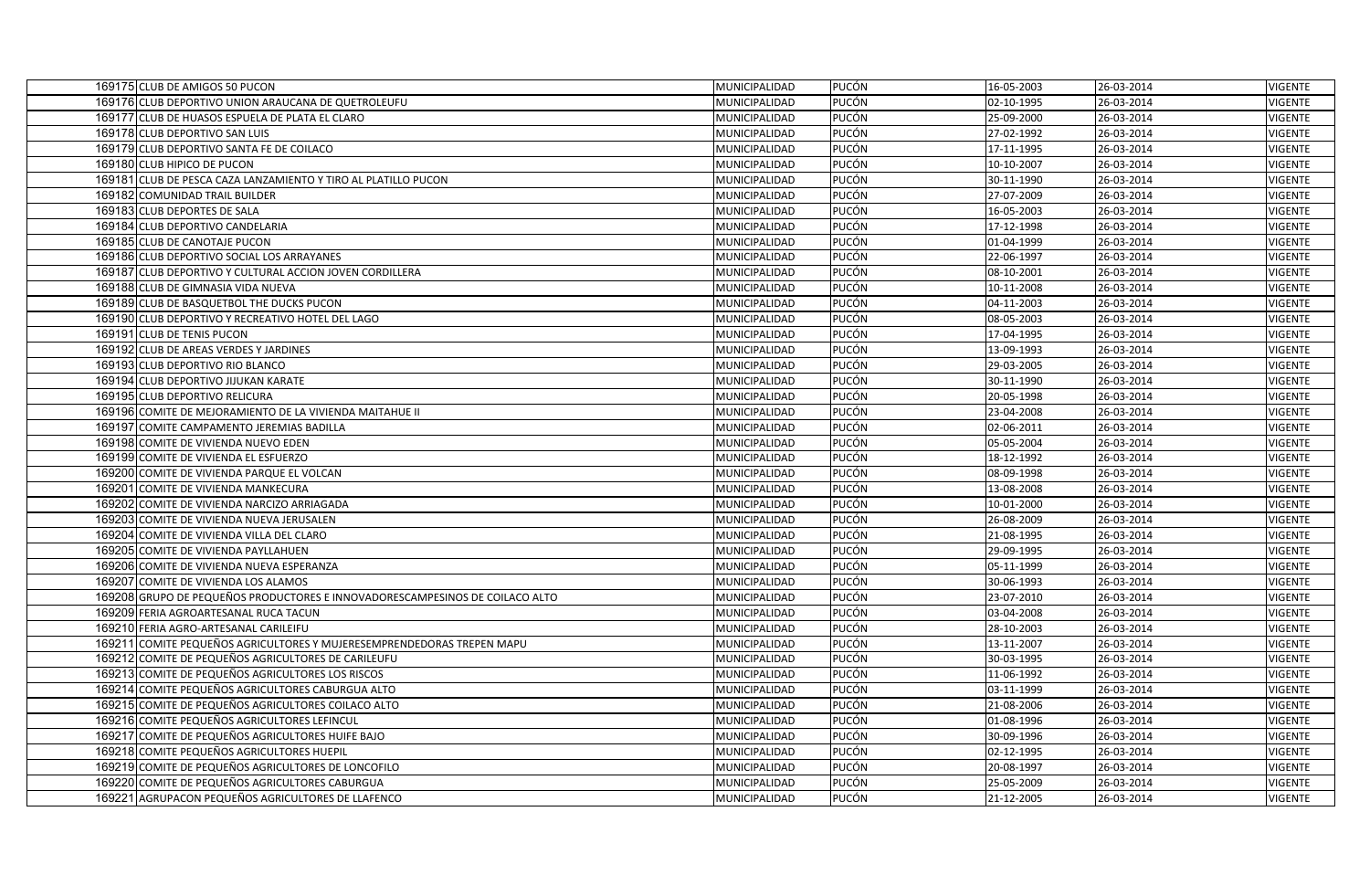| 169222 COMITE PEQUEÑOS AGRICULTORES HUIFE ALTO                      | <b>PUCÓN</b><br>MUNICIPALIDAD | 06-01-1997 | 26-03-2014 | <b>VIGENTE</b>  |
|---------------------------------------------------------------------|-------------------------------|------------|------------|-----------------|
| 169223 COMITE DE PEQUEÑOS AGRICULTORES DE QUELHUE                   | MUNICIPALIDAD<br><b>PUCÓN</b> | 26-08-2002 | 26-03-2014 | <b>VIGENTE</b>  |
| 169224 COMITE DE PEQUEÑOS AGRICULTORES ANCAPULLI                    | <b>PUCÓN</b><br>MUNICIPALIDAD | 10-05-2004 | 26-03-2014 | VIGENTE         |
| 169225 COMITE DE PEQUEÑOS AGRICULTORES DE PALGUIN BAJO              | <b>PUCÓN</b><br>MUNICIPALIDAD | 11-09-2006 | 26-03-2014 | VIGENTE         |
| 169226 COMITE DE PEQUEÑOS AGRICULTORES DE CARHUELLO                 | <b>PUCÓN</b><br>MUNICIPALIDAD | 10-09-2007 | 26-03-2014 | <b>VIGENTE</b>  |
| 169227 COMITE DE AGUA POTABLE RURAL LOS RISCOS                      | <b>PUCÓN</b><br>MUNICIPALIDAD | 25-09-2012 | 26-03-2014 | VIGENTE         |
| 169228 COMITE AGUA POTABLE RURAL LOS NEVADOS                        | <b>PUCÓN</b><br>MUNICIPALIDAD | 14-01-2002 | 26-03-2014 | VIGENTE         |
| 169229 COMITE DE AGUA POTABLE RURAL SAN LUIS                        | <b>PUCÓN</b><br>MUNICIPALIDAD | 18-01-1999 | 26-03-2014 | VIGENTE         |
| 169230 COMITE DE AGUA POTABLE NECULMAN                              | <b>PUCÓN</b><br>MUNICIPALIDAD | 26-09-1997 | 26-03-2014 | VIGENTE         |
| 169231 COMITE DE AGUA CABURGUA ALTO                                 | <b>PUCÓN</b><br>MUNICIPALIDAD | 10-11-1997 | 26-03-2014 | <b>VIGENTE</b>  |
| 169232 COMITE DE AGUA COLONIA AGRICOLA CABURGUA                     | <b>PUCÓN</b><br>MUNICIPALIDAD | 08-11-1991 | 26-03-2014 | <b>VIGENTE</b>  |
| 169233 COMITE DE AGUA POTABLE RURAL ALTOS DEL LASTURBINAS ÑIALAI-CO | <b>PUCÓN</b><br>MUNICIPALIDAD | 14-09-2000 | 26-03-2014 | <b>VIGENTE</b>  |
| 169234 COMITE DE AGUA POTABLE RURAL VILLA EL TRIUNFO                | <b>PUCÓN</b><br>MUNICIPALIDAD | 21-10-1998 | 26-03-2014 | <b>VIGENTE</b>  |
| 169235 CLUB DEPORTIVO CHILE FREE SKI                                | <b>PUCÓN</b><br>MUNICIPALIDAD | 28-06-2011 | 26-03-2014 | <b>VIGENTE</b>  |
| 169236 CLUB DEPORTIVO SOCIAL, CULTURAL Y RECREACIONAL MINKAKUY      | <b>PUCÓN</b><br>MUNICIPALIDAD | 02-12-2009 | 26-03-2014 | <b>VIGENTE</b>  |
| 169237 CLUB DE HUASOS CRIOLLO VISTA AL VOLCAN                       | <b>PUCÓN</b><br>MUNICIPALIDAD | 12-02-2009 | 26-03-2014 | <b>VIGENTE</b>  |
| 169238 COMITE PARA LA VIVIENDA VILLA JERUSALEN                      | PUCÓN<br>MUNICIPALIDAD        | 01-10-2008 | 26-03-2014 | <b>DISUELTA</b> |
| 169239 COMITE DE MEJORAMIENTO ADELA JORQUERA                        | <b>PUCÓN</b><br>MUNICIPALIDAD | 30-08-2007 | 26-03-2014 | <b>VIGENTE</b>  |
| 169240 COMITE DE VIVIENDA LOS ALTOS DE PUCON                        | <b>PUCÓN</b><br>MUNICIPALIDAD | 25-08-2004 | 26-03-2014 | VIGENTE         |
| 169241 TALLER LABORAL RAYEN MAPU DE RELICURA                        | PUCÓN<br>MUNICIPALIDAD        | 11-12-2006 | 26-03-2014 | <b>VIGENTE</b>  |
| 169242 AGRUPACION MUJERES EMPRENDEDORAS DE PUCON                    | <b>PUCÓN</b><br>MUNICIPALIDAD | 19-08-1996 | 26-03-2014 | <b>VIGENTE</b>  |
| 169243 MESA DE LA MUJER RURAL DE PUCON                              | <b>PUCÓN</b><br>MUNICIPALIDAD | 28-07-2011 | 26-03-2014 | VIGENTE         |
| 169244 TALLER LABORAL PEUMAYEN                                      | <b>PUCÓN</b><br>MUNICIPALIDAD | 01-06-2012 | 26-03-2014 | <b>VIGENTE</b>  |
| 169245 TALLER CUNCUMEN                                              | <b>PUCÓN</b><br>MUNICIPALIDAD | 27-04-2012 | 26-03-2014 | VIGENTE         |
| 169246 CLUB DE ADULTO MAYOR BELEN                                   | <b>PUCÓN</b><br>MUNICIPALIDAD | 01-06-2001 | 26-03-2014 | VIGENTE         |
| 169247 CLUB DE ADULTO MAYOR SAN FRANCISCO DE SAN LUIS               | MUNICIPALIDAD<br><b>PUCÓN</b> | 16-06-2000 | 26-03-2014 | <b>VIGENTE</b>  |
| 169248 CLUB DE ADULTOS MAYORES PLAN-CO                              | <b>PUCÓN</b><br>MUNICIPALIDAD | 29-03-2005 | 26-03-2014 | VIGENTE         |
| 169249 CLUB ADULTO MAYOR SAN JOSE                                   | PUCÓN<br>MUNICIPALIDAD        | 01-06-2005 | 26-03-2014 | <b>VIGENTE</b>  |
| 169250 CLUB DE ADULTOS MAYORES LA ESPERANZA                         | PUCÓN<br>MUNICIPALIDAD        | 22-11-1999 | 26-03-2014 | VIGENTE         |
| 169251 CLUB DE ADULTO MAYOR LOS OREGONES DE PICHARES                | <b>PUCÓN</b><br>MUNICIPALIDAD | 28-09-2004 | 26-03-2014 | VIGENTE         |
| 169252 CENTRO PRO AYUDA AL ADULTO MAYOR RENACER                     | PUCÓN<br>MUNICIPALIDAD        | 17-07-1997 | 26-03-2014 | <b>VIGENTE</b>  |
| 169253 CLUB DE ADULTOS MAYORES SAN JOSE DE LEFINCUL                 | <b>PUCÓN</b><br>MUNICIPALIDAD | 15-09-2002 | 26-03-2014 | VIGENTE         |
| 169254 CLUB ADULTO MAYOR LA AMISTAD                                 | <b>PUCÓN</b><br>MUNICIPALIDAD | 30-10-1997 | 26-03-2014 | <b>VIGENTE</b>  |
| 169255 GRUPO ADULTOS MAYORES RAYEN MAPU                             | MUNICIPALIDAD<br><b>PUCÓN</b> | 07-07-2003 | 26-03-2014 | <b>VIGENTE</b>  |
| 169256 CLUB ADULTO MAYOR LONCOFILO                                  | <b>PUCÓN</b><br>MUNICIPALIDAD | 20-04-1999 | 26-03-2014 | <b>VIGENTE</b>  |
| 169257 CLUB DE ADULTOS MAYORES EL TREBOL DE COILACO                 | <b>PUCÓN</b><br>MUNICIPALIDAD | 18-11-2001 | 26-03-2014 | <b>VIGENTE</b>  |
| 169258 CLUB DE ADULTO MAYOR SAHUE RUPE                              | <b>PUCÓN</b><br>MUNICIPALIDAD | 17-11-1998 | 26-03-2014 | <b>VIGENTE</b>  |
| 169259 CLUB DE ADULTO MAYOR MOÑENCHE                                | <b>PUCÓN</b><br>MUNICIPALIDAD | 15-10-2008 | 26-03-2014 | <b>VIGENTE</b>  |
| 169260 CLUB DE ADULTOS MAYORES LAS LILAS DEL CLARO                  | <b>PUCÓN</b><br>MUNICIPALIDAD | 02-09-2003 | 26-03-2014 | VIGENTE         |
| 169261 COMITE DE PAVIMENTACION PARTICIPATIVA PUCON OESTE            | <b>PUCÓN</b><br>MUNICIPALIDAD | 06-02-2007 | 26-03-2014 | VIGENTE         |
| 169262 CONSEJO DE DESARROLLO DEL HOSPITAL SAN FRANCISCO DE PUCON    | <b>PUCÓN</b><br>MUNICIPALIDAD | 07-06-2005 | 26-03-2014 | VIGENTE         |
| 169263 CONSEJO COMUNAL DE LA CULTURA Y LAS ARTES DE PUCON           | <b>PUCÓN</b><br>MUNICIPALIDAD | 23-07-2010 | 26-03-2014 | <b>VIGENTE</b>  |
| 169264 CONSEJO DE PASTORES DE IGLESIAS EVANGELICAS DE PUCON         | PUCÓN<br>MUNICIPALIDAD        | 07-12-2009 | 26-03-2014 | <b>VIGENTE</b>  |
| 169265 COMITE DE SALUD INA - MAHUISA DE QUELHUE                     | <b>PUCÓN</b><br>MUNICIPALIDAD | 26-07-2011 | 26-03-2014 | <b>VIGENTE</b>  |
| 169266 COMITE DE SALUD DE RELICURA                                  | <b>PUCÓN</b><br>MUNICIPALIDAD | 19-04-1999 | 26-03-2014 | VIGENTE         |
| 169267 COMITE DE SALUD SAN LUIS                                     | <b>PUCÓN</b><br>MUNICIPALIDAD | 29-07-2009 | 26-03-2014 | <b>VIGENTE</b>  |
| 169268 AGRUPACION DE DESARROLLO Y ESTUDIOS SOCIO-CULTURALES         | <b>PUCÓN</b><br>MUNICIPALIDAD | 21-08-2009 | 26-03-2014 | <b>VIGENTE</b>  |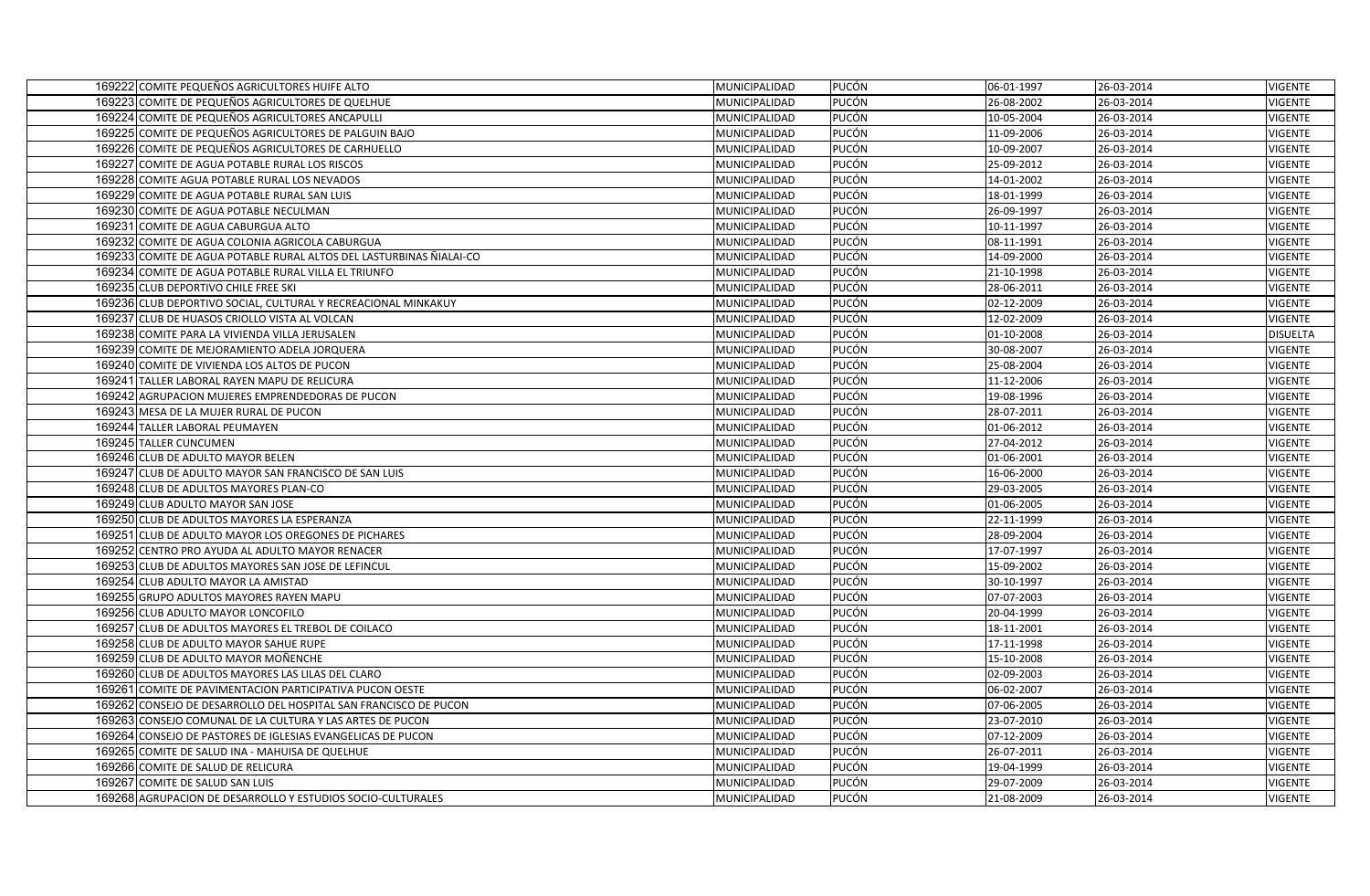| 169269 AGRUPACION JUVENIL BERAKA                                                           | <b>PUCÓN</b><br>MUNICIPALIDAD | 03-10-2011 | 26-03-2014 | <b>VIGENTE</b> |
|--------------------------------------------------------------------------------------------|-------------------------------|------------|------------|----------------|
| 169270 UNION COMUNAL DE FOLKLORISTAS DE PUCON                                              | MUNICIPALIDAD<br><b>PUCÓN</b> | 25-06-2009 | 26-03-2014 | <b>VIGENTE</b> |
| 169271 CONJUNTO FOLKLORICO RENACER CUEQUERO DE PUCON                                       | <b>PUCÓN</b><br>MUNICIPALIDAD | 12-05-2009 | 26-03-2014 | VIGENTE        |
| 169272 TALLER FOLKLORICO RAYEN LAFQUEN                                                     | <b>PUCÓN</b><br>MUNICIPALIDAD | 28-08-2006 | 26-03-2014 | <b>VIGENTE</b> |
| 169273 CORO DE CAMARA PUCON                                                                | <b>PUCÓN</b><br>MUNICIPALIDAD | 11-09-2006 | 26-03-2014 | VIGENTE        |
| 169274 CIRCULO DE ACCION SOCIAL ARAUCANIA-CASA                                             | PUCÓN<br>MUNICIPALIDAD        | 20-10-2008 | 26-03-2014 | <b>VIGENTE</b> |
| 169275 COMITE EN DEFENSA DE LAS BARRERAS NATURALES Y ARBOLES NATIVOS DEL VOLCAN VILLARRICA | <b>PUCÓN</b><br>MUNICIPALIDAD | 19-06-2009 | 26-03-2014 | VIGENTE        |
| 169276 COMITE DE DEFENSA DE LOS CURSOS DE AGUA DE PUCON                                    | <b>PUCÓN</b><br>MUNICIPALIDAD | 14-08-2008 | 26-03-2014 | <b>VIGENTE</b> |
| 169277 COMITE PRO CAPILLA DE NAZARETH                                                      | PUCÓN<br>MUNICIPALIDAD        | 29-07-1996 | 26-03-2014 | VIGENTE        |
| 169278 AGRUPACION MUSICAL ORFEON PUCON                                                     | <b>PUCÓN</b><br>MUNICIPALIDAD | 10-06-2008 | 26-03-2014 | <b>VIGENTE</b> |
| 169279 TALLER DE APLICACION Y RECREACION FOLKLORICA HUILLICHE                              | <b>PUCÓN</b><br>MUNICIPALIDAD | 29-09-2000 | 26-03-2014 | VIGENTE        |
| 169280 AGRUPACION DE BALLET FOLKLORICO PUCON DANZA RECREACION DEPORTE Y FAMILIA BAFPU DRDF | PUCÓN<br>MUNICIPALIDAD        | 10-06-2009 | 26-03-2014 | <b>VIGENTE</b> |
| 169281 AGRUPACON DE RECREACION FOLKLORICA CORRALES DE TRADICION                            | <b>PUCÓN</b><br>MUNICIPALIDAD | 04-08-2011 | 26-03-2014 | <b>VIGENTE</b> |
| 169282 GUIAS REDES SUSTENTABLES DE ECOTURISMO                                              | <b>PUCÓN</b><br>MUNICIPALIDAD | 07-07-2009 | 26-03-2014 | <b>VIGENTE</b> |
| 169283 COMITE DE MEJORAMIENTO DE LA VIVIENDA MAITAHUE                                      | <b>PUCÓN</b><br>MUNICIPALIDAD | 13-12-2006 | 26-03-2014 | <b>VIGENTE</b> |
| 169284 CENTRO ACCION SOCIAL CASO                                                           | <b>PUCÓN</b><br>MUNICIPALIDAD | 08-11-1994 | 26-03-2014 | <b>VIGENTE</b> |
| 169285 DESARROLLO TURISTICO VACACIONES ARAUCANIA                                           | <b>PUCÓN</b><br>MUNICIPALIDAD | 23-07-2002 | 26-03-2014 | <b>VIGENTE</b> |
| 169286 RUKAPILLAN CINE Y CULTURA                                                           | <b>PUCÓN</b><br>MUNICIPALIDAD | 25-06-2009 | 26-03-2014 | <b>VIGENTE</b> |
| 169287 CENTRO CULTURAL INFANTIL WALDORF PUCON                                              | PUCÓN<br>MUNICIPALIDAD        | 06-11-2008 | 26-03-2014 | <b>VIGENTE</b> |
| 169288 AGRUPACION COMUNITARIA EMPRESARIOS TURISTICOS                                       | <b>PUCÓN</b><br>MUNICIPALIDAD | 04-11-2003 | 26-03-2014 | <b>VIGENTE</b> |
| 169289 CENTRO CRISTIANO NUEVA ESPERANZA                                                    | <b>PUCÓN</b><br>MUNICIPALIDAD | 21-03-2006 | 26-03-2014 | <b>VIGENTE</b> |
| 169290 CENTRO DESARROLLO CYCLOTOUR PUCON                                                   | <b>PUCÓN</b><br>MUNICIPALIDAD | 26-07-2007 | 26-03-2014 | <b>VIGENTE</b> |
| 169291 AGRUPACION MONITORES DE FAMILIA PREVIENE- PUCON VIDA SANA                           | <b>PUCÓN</b><br>MUNICIPALIDAD | 14-06-2010 | 26-03-2014 | <b>VIGENTE</b> |
| 169292 CLUB DE CONQUISTADORES PENIEL                                                       | <b>PUCÓN</b><br>MUNICIPALIDAD | 15-09-2008 | 26-03-2014 | <b>VIGENTE</b> |
| 169293 CAMARA DE TURISMO PUCON                                                             | <b>PUCÓN</b><br>MUNICIPALIDAD | 05-07-1990 | 26-03-2014 | <b>VIGENTE</b> |
| 169294 GRUPO SOCIAL CULTURAL Y DEPORTIVO PUCON ACTIVO                                      | <b>PUCÓN</b><br>MUNICIPALIDAD | 01-10-2009 | 26-03-2014 | <b>VIGENTE</b> |
| 169295 VISION MUNDIAL PARA LA FAMILIA- PUCON                                               | <b>PUCÓN</b><br>MUNICIPALIDAD | 23-07-2002 | 26-03-2014 | <b>VIGENTE</b> |
| 169296 AGRUPACION DE ARTESANOS PRODUCTORES                                                 | <b>PUCÓN</b><br>MUNICIPALIDAD | 29-11-2010 | 26-03-2014 | <b>VIGENTE</b> |
| 169297 AGRUPACION DEPORTIVA Y CULTURAL ATITUDE BRASIL                                      | <b>PUCÓN</b><br>MUNICIPALIDAD | 26-08-2010 | 26-03-2014 | <b>VIGENTE</b> |
| 169298 ASOCIACION DE PROPIETARIOS DE CABAÑAS APROCATUR                                     | <b>PUCÓN</b><br>MUNICIPALIDAD | 23-07-1996 | 26-03-2014 | VIGENTE        |
| 169299 GRUPO JUVENIL CONQUISTADORES ABEL MAIN DE PUCON                                     | <b>PUCÓN</b><br>MUNICIPALIDAD | 22-04-2004 | 26-03-2014 | VIGENTE        |
| 169300 AGRUPACION SOCIAL SUEÑOS DE NIÑOS                                                   | <b>PUCÓN</b><br>MUNICIPALIDAD | 21-11-2005 | 26-03-2014 | <b>VIGENTE</b> |
| 169301 FUNDACION COMUNITARIA DEL LAGO CABURGUA                                             | <b>PUCÓN</b><br>MUNICIPALIDAD | 23-04-2007 | 26-03-2014 | VIGENTE        |
| 169302 AGRUPACION JUVENIL ARCUJ 2000                                                       | PUCÓN<br>MUNICIPALIDAD        | 18-05-1999 | 26-03-2014 | VIGENTE        |
| 169303 ASOCIACION DE MICROEMPRESARIOS DE LA MADERA - PUCON                                 | PUCÓN<br>MUNICIPALIDAD        | 18-10-2006 | 26-03-2014 | VIGENTE        |
| 169304 PUCON VERDE                                                                         | <b>PUCÓN</b><br>MUNICIPALIDAD | 13-09-2013 | 26-03-2014 | VIGENTE        |
| 169305 COMITE PARQUE SANTUARIO LA POZA                                                     | <b>PUCÓN</b><br>MUNICIPALIDAD | 28-03-2005 | 26-03-2014 | VIGENTE        |
| 169306 COMITE DE ADELANTO NAMONCAHUE                                                       | <b>PUCÓN</b><br>MUNICIPALIDAD | 16-11-2004 | 26-03-2014 | <b>VIGENTE</b> |
| 169307 AGRUPACION SOCIAL Y CULTURAL CONTACTOS                                              | <b>PUCÓN</b><br>MUNICIPALIDAD | 20-04-2005 | 26-03-2014 | VIGENTE        |
| 169308 GRUPO MUSICAL CRISTIANO SAETAS DE FUEGO                                             | <b>PUCÓN</b><br>MUNICIPALIDAD | 02-05-2006 | 26-03-2014 | <b>VIGENTE</b> |
| 169309 AGRUPACION CRISTIANA DE JOVENES CONOCE                                              | <b>PUCÓN</b><br>MUNICIPALIDAD | 21-12-2009 | 26-03-2014 | VIGENTE        |
| 169310 COMITE DE DESARROLLO DE PEQUEÑOS EMPRENDEDORES DE CANDELARIA BAJO                   | PUCÓN<br>MUNICIPALIDAD        | 10-11-2008 | 26-03-2014 | <b>VIGENTE</b> |
| 169311 AGRUPACION DE SERVICIOS TURISTICOS DE ENTRETENCION PLAZA PUCON                      | <b>PUCÓN</b><br>MUNICIPALIDAD | 09-12-2005 | 26-03-2014 | <b>VIGENTE</b> |
| 169312 COMITE DE ADELANTO LOS CASTAÑOS                                                     | <b>PUCÓN</b><br>MUNICIPALIDAD | 19-12-2008 | 26-03-2014 | VIGENTE        |
| 169313 COMITE DE ADELANTO SECTOR 1 LOS ARRAYANES DEL CLARO                                 | PUCÓN<br>MUNICIPALIDAD        | 12-07-1996 | 26-03-2014 | <b>VIGENTE</b> |
| 169314 COMITE DE ADELANTO PALGUIN ALTO                                                     | PUCÓN<br>MUNICIPALIDAD        | 17-11-1997 | 26-03-2014 | VIGENTE        |
| 169315 COMITE DE ADELANTO VILLA SANTA ELENA                                                | <b>PUCÓN</b><br>MUNICIPALIDAD | 25-08-1997 | 26-03-2014 | VIGENTE        |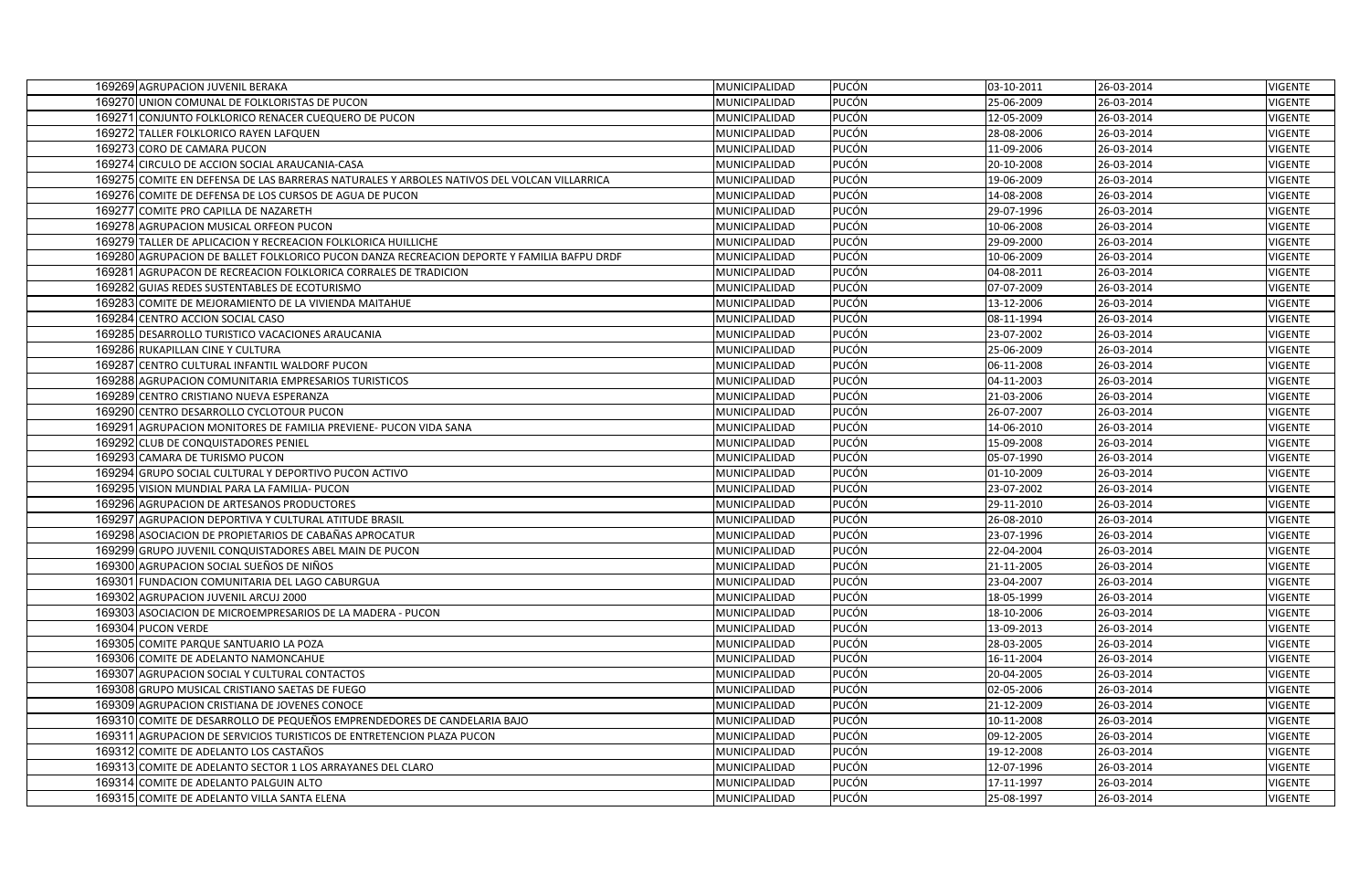| 169316 COMITE DE ADELANTO Y ELECTRIFICACION RURAL EL CERDUO                        | MUNICIPALIDAD | <b>PUCÓN</b> | 01-12-2006 | 26-03-2014 | <b>VIGENTE</b>  |
|------------------------------------------------------------------------------------|---------------|--------------|------------|------------|-----------------|
| 169317 COMITE DE ADELANTO ANCAPULLI - SAN LUIS                                     | MUNICIPALIDAD | <b>PUCÓN</b> | 15-12-2011 | 26-03-2014 | VIGENTE         |
| 169318 COMITE PRO ADELANTO CAPILLA CATOLICA CARHUELLO                              | MUNICIPALIDAD | <b>PUCÓN</b> | 13-11-2006 | 26-03-2014 | VIGENTE         |
| 169319 COMITE DE ADELANTO EL TRIUNFO                                               | MUNICIPALIDAD | <b>PUCÓN</b> | 06-02-2007 | 26-03-2014 | <b>VIGENTE</b>  |
| 169320 COMITE DE ADELANTO SECTOR AGUA POTABLE DE PUCON                             | MUNICIPALIDAD | <b>PUCÓN</b> | 07-04-2006 | 26-03-2014 | VIGENTE         |
| 169321 COMITE DE ADELANTO ALHUE - MAPU                                             | MUNICIPALIDAD | <b>PUCÓN</b> | 31-01-2005 | 26-03-2014 | <b>VIGENTE</b>  |
| 169322 COMITE PRO AYUDA JARDIN INFANTIL COPITO DE NIEVE                            | MUNICIPALIDAD | <b>PUCÓN</b> | 25-09-1997 | 26-03-2014 | <b>VIGENTE</b>  |
| 169323 AGRUPACION DE DIABETICOS DE PUCON                                           | MUNICIPALIDAD | <b>PUCÓN</b> | 29-09-2008 | 26-03-2014 | <b>DISUELTA</b> |
| 169324 COMITE DE ADELANTO NUEVO TRUFULCO                                           | MUNICIPALIDAD | <b>PUCÓN</b> | 05-01-2009 | 26-03-2014 | VIGENTE         |
| 169325 COMITE DE ADELANTO LA ESPERANZA LAGUNA RIVERA                               | MUNICIPALIDAD | <b>PUCÓN</b> | 24-04-2008 | 26-03-2014 | <b>VIGENTE</b>  |
| 169326 JUNTA DE ADELANTO BORDE LAGO CABURGUA                                       | MUNICIPALIDAD | <b>PUCÓN</b> | 28-02-2011 | 26-03-2014 | <b>VIGENTE</b>  |
| 169327 CENTRO DE PADRES Y APODERADOS ESCUELA CARLOS HOLZAPFEL                      | MUNICIPALIDAD | <b>PUCÓN</b> | 21-06-1999 | 26-03-2014 | <b>VIGENTE</b>  |
| 169328 CENTRO GENERAL DE ALUMNOS ESCUELA DE ADULTOS MONTE MARIA                    | MUNICIPALIDAD | <b>PUCÓN</b> | 06-07-2004 | 26-03-2014 | <b>DISUELTA</b> |
| 169329 CENTRO DE PADRES Y APODERADOS ESCUELA JOSE MIGUEL MARTINEZ SOTO             | MUNICIPALIDAD | PUCÓN        | 17-10-2002 | 26-03-2014 | VIGENTE         |
| 169330 COMITE DE ELECTRIFICACION RURAL SAN LUIS - RELICURA                         | MUNICIPALIDAD | <b>PUCÓN</b> | 01-04-2011 | 26-03-2014 | VIGENTE         |
| 169331 COMITE DE ELECTRIFICACION RURAL 4ª ETAPA QUELHUE                            | MUNICIPALIDAD | <b>PUCÓN</b> | 25-11-2009 | 26-03-2014 | <b>VIGENTE</b>  |
| 169332 ALDEA LACUSTRE                                                              | MUNICIPALIDAD | <b>PUCÓN</b> | 22-07-2010 | 26-03-2014 | VIGENTE         |
| 169333 COMITE DE ELECTRIFICACION CABURGUA - EL MIRADOR                             | MUNICIPALIDAD | <b>PUCÓN</b> | 18-08-2003 | 26-03-2014 | <b>VIGENTE</b>  |
| 169334 COMITE DE ELECTRIFICACION RURAL LOS NEVADOS EL LINGUE                       | MUNICIPALIDAD | <b>PUCÓN</b> | 13-03-2006 | 26-03-2014 | VIGENTE         |
| 169465 CENTRO GENERAL DE PADRES Y APODERADOS QUELHUE                               | MUNICIPALIDAD | <b>PUCÓN</b> | 19-03-2014 | 01-04-2014 | VIGENTE         |
| 169499 AGRUPACION ANTU INALAFQUEN PUCON                                            | MUNICIPALIDAD | <b>PUCÓN</b> | 26-08-2013 | 02-04-2014 | <b>VIGENTE</b>  |
| 169537 COMUNIDAD EL ESCORIAL                                                       | MUNICIPALIDAD | <b>PUCÓN</b> | 08-02-2005 | 02-04-2014 | <b>VIGENTE</b>  |
| 169539 AGRUPACION GUIAS DE TURISMO ADULTO MAYOR PUCON                              | MUNICIPALIDAD | <b>PUCÓN</b> | 17-03-2014 | 02-04-2014 | <b>VIGENTE</b>  |
| 169620 COMITE DE ADELANTO LOS AROMOS                                               | MUNICIPALIDAD | <b>PUCÓN</b> | 07-04-2014 | 07-04-2014 | <b>VIGENTE</b>  |
| 171254 CENTRO GENERAL DE ALUMNOS LICEO HOTELERIA Y TURISMO PUCON                   | MUNICIPALIDAD | <b>PUCÓN</b> | 25-04-2014 | 14-05-2014 | <b>VIGENTE</b>  |
| 171408 JUNTA DE VECINOS LA ESPERANZA HUEPIL-LIUCURA ALTO                           | MUNICIPALIDAD | <b>PUCÓN</b> | 11-10-2013 | 19-05-2014 | <b>VIGENTE</b>  |
| 171410 CENTRO GENERAL DE PADRES JARDIN Y SALA CUNA AYUN ANTU                       | MUNICIPALIDAD | <b>PUCÓN</b> | 22-04-2014 | 19-05-2014 | <b>VIGENTE</b>  |
| 171623 TEAM EPUWUN-TREK PUCON                                                      | MUNICIPALIDAD | <b>PUCÓN</b> | 12-10-2012 | 23-05-2014 | <b>VIGENTE</b>  |
| 171718 AGRUPACION DE ARTESANOS MAPU PILLAN DE PUCON                                | MUNICIPALIDAD | <b>PUCÓN</b> | 05-05-2014 | 26-05-2014 | VIGENTE         |
| 172224 CLUB DEPORTIVO ESCUELA DE VELA PUCON                                        | MUNICIPALIDAD | <b>PUCÓN</b> | 10-03-2014 | 05-06-2014 | VIGENTE         |
| 172225 CENTRO GENERAL DE PADRES Y APODERADOS LOS AVELLANITOS DE PUCON              | MUNICIPALIDAD | <b>PUCÓN</b> | 15-06-2011 | 05-06-2014 | VIGENTE         |
| 172226 ASOCIACION EDUCATIVA WALDORF PUCON                                          | MUNICIPALIDAD | <b>PUCÓN</b> | 06-05-2014 | 05-06-2014 | <b>VIGENTE</b>  |
| 172394 JUNTA DE VIGILANCIA RURAL BORDE LAGO CABURGUA ALTO DE PUCON                 | MUNICIPALIDAD | <b>PUCÓN</b> | 13-05-2014 | 12-06-2014 | <b>VIGENTE</b>  |
| 172820 CLUB DEPORTIVO PALESTINO PUCON                                              | MUNICIPALIDAD | <b>PUCÓN</b> | 24-04-2014 | 20-06-2014 | <b>VIGENTE</b>  |
| 172821 FERIA COSTUMBRISTA PALGUIN BAJO PUCON                                       | MUNICIPALIDAD | <b>PUCÓN</b> | 02-06-2014 | 20-06-2014 | VIGENTE         |
| 172940 COMITE DE VIVIENDA TIERRA NUESTRA DE PUCON                                  | MUNICIPALIDAD | <b>PUCÓN</b> | 25-04-2014 | 25-06-2014 | <b>VIGENTE</b>  |
| 174337 GRUPO ADULTOS MAYORES FOLKLORICO RECREATIVO Y SOCIAL RAICES DE PUCON        | MUNICIPALIDAD | <b>PUCÓN</b> | 13-05-2013 | 08-07-2014 | VIGENTE         |
| 174412 CLUB DE MOVIMIENTO URBANO                                                   | MUNICIPALIDAD | <b>PUCÓN</b> | 12-06-2014 | 09-07-2014 | <b>VIGENTE</b>  |
| 174523 AGRUPACION FOLCLORICA PILLAN LAFQUEN                                        | MUNICIPALIDAD | <b>PUCÓN</b> | 27-05-2014 | 10-07-2014 | <b>VIGENTE</b>  |
| 175140 COMITE DE VIVIENDA FLOR DEL BOLDO                                           | MUNICIPALIDAD | <b>PUCÓN</b> | 11-06-2014 | 22-07-2014 | <b>VIGENTE</b>  |
| 176161 ASOCIACION DE EMPRESAS DE AVENTURA DE PUCON                                 | MUNICIPALIDAD | <b>PUCÓN</b> | 29-07-2014 | 29-07-2014 | VIGENTE         |
| 176178 AGRUPACION SOCIAL Y CULTURAL RUCALHUE                                       | MUNICIPALIDAD | <b>PUCÓN</b> | 18-07-2014 | 29-07-2014 | VIGENTE         |
| 176789 ASOCIACION DE RODEO CRIOLLO ENTRE LAGOS Y VOLCANES                          | MUNICIPALIDAD | <b>PUCÓN</b> | 01-08-2014 | 01-08-2014 | <b>VIGENTE</b>  |
| 176790 AGRUPACION DE DISCAPACITADOS WENÜMAPU DE QUELHUE                            | MUNICIPALIDAD | <b>PUCÓN</b> | 07-07-2014 | 01-08-2014 | VIGENTE         |
| 178400 CENTRO GENERAL DE PADRES Y APODERADOS ESCUELA G 783 VILLA SAN PEDRO DEPUCON | MUNICIPALIDAD | <b>PUCÓN</b> | 11-05-2011 | 27-08-2014 | VIGENTE         |
| 178497 YOGA PUCON                                                                  | MUNICIPALIDAD | PUCÓN        | 12-04-2010 | 27-08-2014 | VIGENTE         |
| 178498 CENTRO CULTURAL CREE-ARTE                                                   | MUNICIPALIDAD | <b>PUCÓN</b> | 08-10-2010 | 27-08-2014 | VIGENTE         |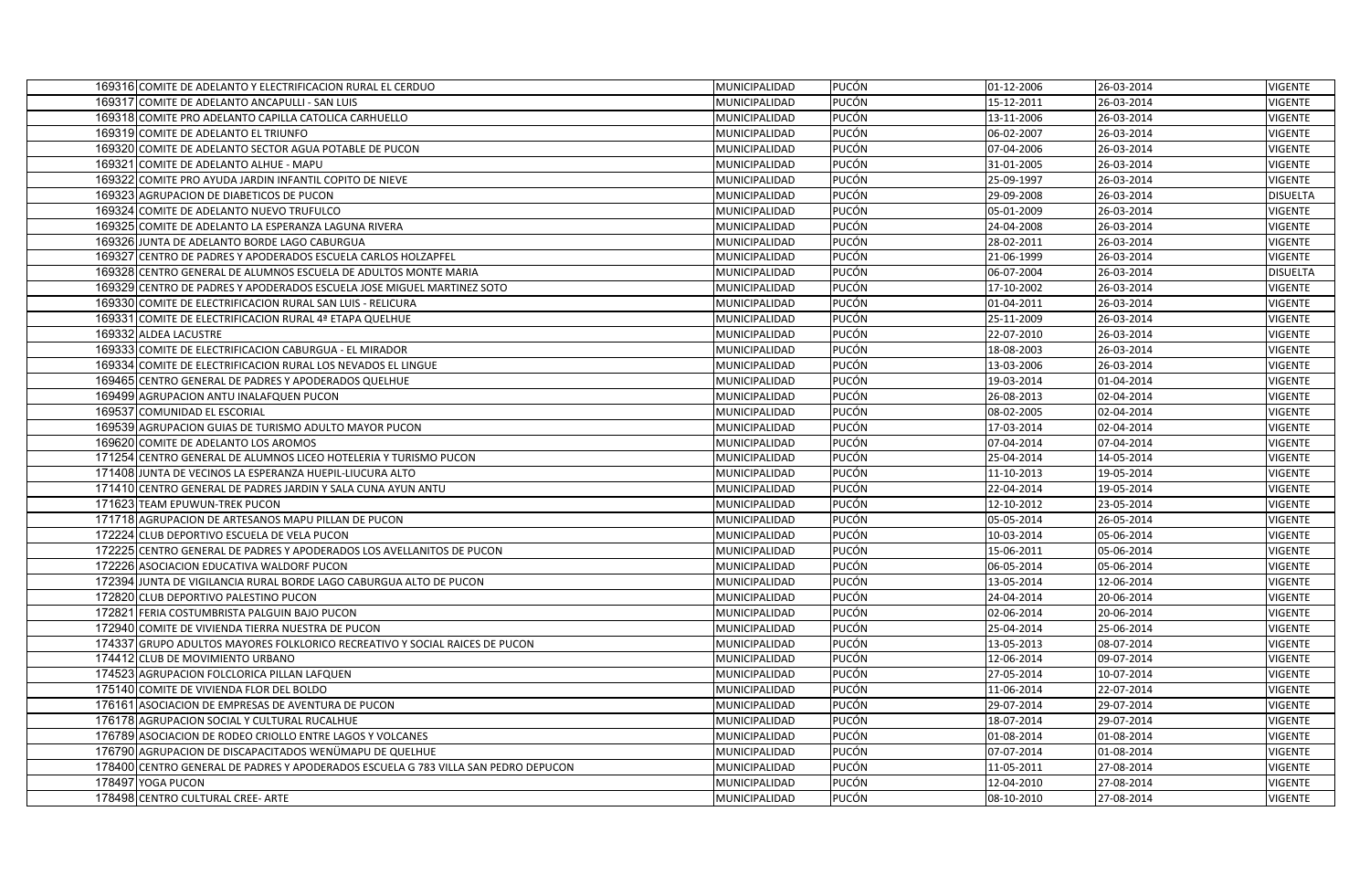| 178499 FUNDACION COMUNITARIA KAIROS DE PUCON                                                            | MUNICIPALIDAD | <b>PUCÓN</b> | 14-07-2009 | 27-08-2014 | <b>VIGENTE</b>  |
|---------------------------------------------------------------------------------------------------------|---------------|--------------|------------|------------|-----------------|
| 178500 TRANSICION RUKAPILLAN                                                                            | MUNICIPALIDAD | PUCÓN        | 16-08-2010 | 27-08-2014 | <b>VIGENTE</b>  |
| 178501 CENTRO CULTURAL SHIMAHEN                                                                         | MUNICIPALIDAD | <b>PUCÓN</b> | 08-09-2010 | 27-08-2014 | <b>VIGENTE</b>  |
| 178502 CENTRO DE PADRES ESCUELA CANDELARIA DE PUCON                                                     | MUNICIPALIDAD | <b>PUCÓN</b> | 27-12-2005 | 27-08-2014 | VIGENTE         |
| 178503 BHAKTI YOGA                                                                                      | MUNICIPALIDAD | <b>PUCÓN</b> | 07-12-2011 | 27-08-2014 | <b>VIGENTE</b>  |
| 178504 AGRUPACION VIDA Y SALUD                                                                          | MUNICIPALIDAD | <b>PUCÓN</b> | 17-12-2007 | 27-08-2014 | VIGENTE         |
| 178505 TALLER LABORAL MILLARAY DE PICHARES                                                              | MUNICIPALIDAD | PUCÓN        | 04-12-2002 | 27-08-2014 | <b>VIGENTE</b>  |
| 178506 CLUB ADULTO MAYOR LAS MARGARITAS                                                                 | MUNICIPALIDAD | <b>PUCÓN</b> | 31-07-2000 | 27-08-2014 | <b>VIGENTE</b>  |
| 178507 CLUB DE ADULTO MAYOR VIDA NUEVA                                                                  | MUNICIPALIDAD | <b>PUCÓN</b> | 12-07-1999 | 27-08-2014 | VIGENTE         |
| 178508 CLUB DE ADULTO MAYOR LOS AMIGOS SAN PEDRO                                                        | MUNICIPALIDAD | PUCÓN        | 27-12-1999 | 27-08-2014 | <b>VIGENTE</b>  |
| 178509 COMITE DE PEQUEÑOS AGRICULTORES Y MUJERES EMPRENDEDORAS ALTO MAWIDA                              | MUNICIPALIDAD | <b>PUCÓN</b> | 30-09-2008 | 27-08-2014 | <b>VIGENTE</b>  |
| 178510 COMITE DE AGUA POTABLE RURAL DE HUIFE                                                            | MUNICIPALIDAD | <b>PUCÓN</b> | 28-08-2002 | 27-08-2014 | VIGENTE         |
| 178511 COMITE DE ELECTRIFICACION TINQUILCO                                                              | MUNICIPALIDAD | PUCÓN        | 05-02-1999 | 27-08-2014 | <b>VIGENTE</b>  |
| 178512 COMITE DE ELECTRIFICACION RURAL PAILLACO-HUEPIL                                                  | MUNICIPALIDAD | <b>PUCÓN</b> | 05-11-1996 | 27-08-2014 | VIGENTE         |
| 178513 COMITE DE ELECTRIFICACION RURAL CABURGUA ALTO                                                    | MUNICIPALIDAD | PUCÓN        | 14-12-2000 | 27-08-2014 | VIGENTE         |
| 178514 COMITE DE ADELANTO BIENESTAR DE PUCON                                                            | MUNICIPALIDAD | PUCÓN        | 15-09-2006 | 27-08-2014 | <b>VIGENTE</b>  |
| 178515 COMITE DE ADELANTO LOS RETOÑOS DE SAN PEDRO                                                      | MUNICIPALIDAD | <b>PUCÓN</b> | 08-02-2007 | 27-08-2014 | VIGENTE         |
| 178516 COMITE ADELANTO CAMINO CIRCUITO TURISTICO PASARELA Y EX BALSA QUELHUE                            | MUNICIPALIDAD | PUCÓN        | 23-03-2004 | 27-08-2014 | <b>VIGENTE</b>  |
| 178517 COMITE DE PRO-ADELANTO PITRACO                                                                   | MUNICIPALIDAD | <b>PUCÓN</b> | 27-11-2001 | 27-08-2014 | <b>VIGENTE</b>  |
| 178518 COMITE DE ADELANTO SECTOR MISIONAL DE CABURGUA                                                   | MUNICIPALIDAD | <b>PUCÓN</b> | 23-01-2004 | 27-08-2014 | VIGENTE         |
| 178519 COMITE DE ADELANTO JARDINES DEL CLARO 3                                                          | MUNICIPALIDAD | <b>PUCÓN</b> | 31-05-2004 | 27-08-2014 | <b>VIGENTE</b>  |
| 178520 CENTRO DE DIAGNOSTICO Y DESARROLLO LIHUEN                                                        | MUNICIPALIDAD | <b>PUCÓN</b> | 11-11-2004 | 27-08-2014 | <b>VIGENTE</b>  |
| 178521 CAMINOS DE AMOR PARA LA INFANCIA                                                                 | MUNICIPALIDAD | <b>PUCÓN</b> | 03-04-2007 | 27-08-2014 | <b>VIGENTE</b>  |
| 178522 ESPACIO FRONTERIZO AGRUPACION SOCIOCULTURAL DE CREACION, GESTION, FORMACION Y PRODUCCION DE ARTE | MUNICIPALIDAD | PUCÓN        | 05-11-2008 | 27-08-2014 | <b>VIGENTE</b>  |
| 178523 AGRUPACION DE ENFERMEDADES CRONICAS, OBESIDAD Y SALUD                                            | MUNICIPALIDAD | <b>PUCÓN</b> | 14-12-2007 | 27-08-2014 | <b>VIGENTE</b>  |
| 178524 AGRUPACION DE ARTISTAS DE PUCON                                                                  | MUNICIPALIDAD | PUCÓN        | 23-11-2005 | 27-08-2014 | <b>VIGENTE</b>  |
| 178525 AGRUPACION MUSICAL VOCES DEL SUR                                                                 | MUNICIPALIDAD | <b>PUCÓN</b> | 22-11-2006 | 27-08-2014 | <b>VIGENTE</b>  |
| 178526 AGRUPACION DE TURISMO AVENTURA DE PUCON                                                          | MUNICIPALIDAD | <b>PUCÓN</b> | 21-10-2004 | 27-08-2014 | <b>VIGENTE</b>  |
| 178527 AGRUPACION DE COMUNIDAD CRISTIANA LAURA VICUÑA QUELHUE                                           | MUNICIPALIDAD | PUCÓN        | 20-05-2006 | 27-08-2014 | <b>VIGENTE</b>  |
| 178528 COMITE DE PAVIMENTACION PARTICIPATIVA BLANCO ENCALADA LOS ALAMOS                                 | MUNICIPALIDAD | <b>PUCÓN</b> | 28-09-2009 | 27-08-2014 | VIGENTE         |
| 178529 COMITE DE PAVIMENTACION PARTICIPATIVA PUCON OESTE                                                | MUNICIPALIDAD | <b>PUCÓN</b> | 06-02-2007 | 27-08-2014 | <b>VIGENTE</b>  |
| 178530 COMITE DE PAVIMENTACION PASAJE LANIN                                                             | MUNICIPALIDAD | <b>PUCÓN</b> | 27-06-2003 | 27-08-2014 | <b>VIGENTE</b>  |
| 179726 PEQUEÑOS PRODUCTORES LEMU NEWEN                                                                  | MUNICIPALIDAD | <b>PUCÓN</b> | 05-08-2014 | 15-09-2014 | <b>VIGENTE</b>  |
| 183634 COMUNIDAD SANTA ROSA DE LLAFENCO                                                                 | MUNICIPALIDAD | PUCÓN        | 05-09-2014 | 30-09-2014 | VIGENTE         |
| 186822 AGRUPACION DE ARTESANOS CON DISCAPACIDAD ADIARTE PUCON                                           | MUNICIPALIDAD | <b>PUCÓN</b> | 29-09-2014 | 13-10-2014 | <b>VIGENTE</b>  |
| 187307 AGRUPACION DE ARTESANOS Y COMERCIANTES FOLIL ANTU                                                | MUNICIPALIDAD | <b>PUCÓN</b> | 14-07-2014 | 22-10-2014 | <b>VIGENTE</b>  |
| 187766 ASOCIACION DE EMPRENDEDORES CAMPESINOS DE PUCON                                                  | MUNICIPALIDAD | <b>PUCÓN</b> | 04-11-2014 | 04-11-2014 | VIGENTE         |
| 187768 TALLER LABORAL RECREACIONAL PURRUN KAL                                                           | MUNICIPALIDAD | PUCÓN        | 21-08-2014 | 04-11-2014 | <b>VIGENTE</b>  |
| 188055 COMITE DE PAVIMENTACION PARTICIPATIVA CALLE DEL PILLAN Y PASAJE PEDRO NOLASCO                    | MUNICIPALIDAD | <b>PUCÓN</b> | 24-10-2014 | 11-11-2014 | <b>VIGENTE</b>  |
| 188535 LA RUTA DE LA LANA ZONA LACUSTRE PUCON                                                           | MUNICIPALIDAD | PUCÓN        | 09-10-2014 | 26-11-2014 | VIGENTE         |
| 188619 CLUB DEPORTIVO TEAM PUCON                                                                        | MUNICIPALIDAD | <b>PUCÓN</b> | 29-09-2014 | 27-11-2014 | VIGENTE         |
| 189633 COMITE DE VIVIENDA PUCON UNION DE CASAS RURAL                                                    | MUNICIPALIDAD | <b>PUCÓN</b> | 21-10-2014 | 17-12-2014 | <b>VIGENTE</b>  |
| 189674 ASOCIACION SURYA PADMA                                                                           | MUNICIPALIDAD | <b>PUCÓN</b> | 18-12-2014 | 18-12-2014 | <b>VIGENTE</b>  |
| 189848 ASOCIACION DE TRANSPORTISTA DE TURISMO PUCON                                                     | MUNICIPALIDAD | <b>PUCÓN</b> | 23-12-2014 | 23-12-2014 | <b>VIGENTE</b>  |
| 189849 CLUB DEPORTIVO KARATE ANCESTRAL                                                                  | MUNICIPALIDAD | <b>PUCÓN</b> | 14-11-2014 | 23-12-2014 | VIGENTE         |
| 190206 CIRCULO DE AMIGOS DE LA DEFENSA CIVIL SEDE PUCON                                                 | MUNICIPALIDAD | PUCÓN        | 09-12-2014 | 09-01-2015 | <b>DISUELTA</b> |
| 190937 COMUNIDAD CRISTIANA SAN FRANCISCO DE PALGUIN BAJO PUCON                                          | MUNICIPALIDAD | PUCÓN        | 30-09-2014 | 24-01-2015 | <b>VIGENTE</b>  |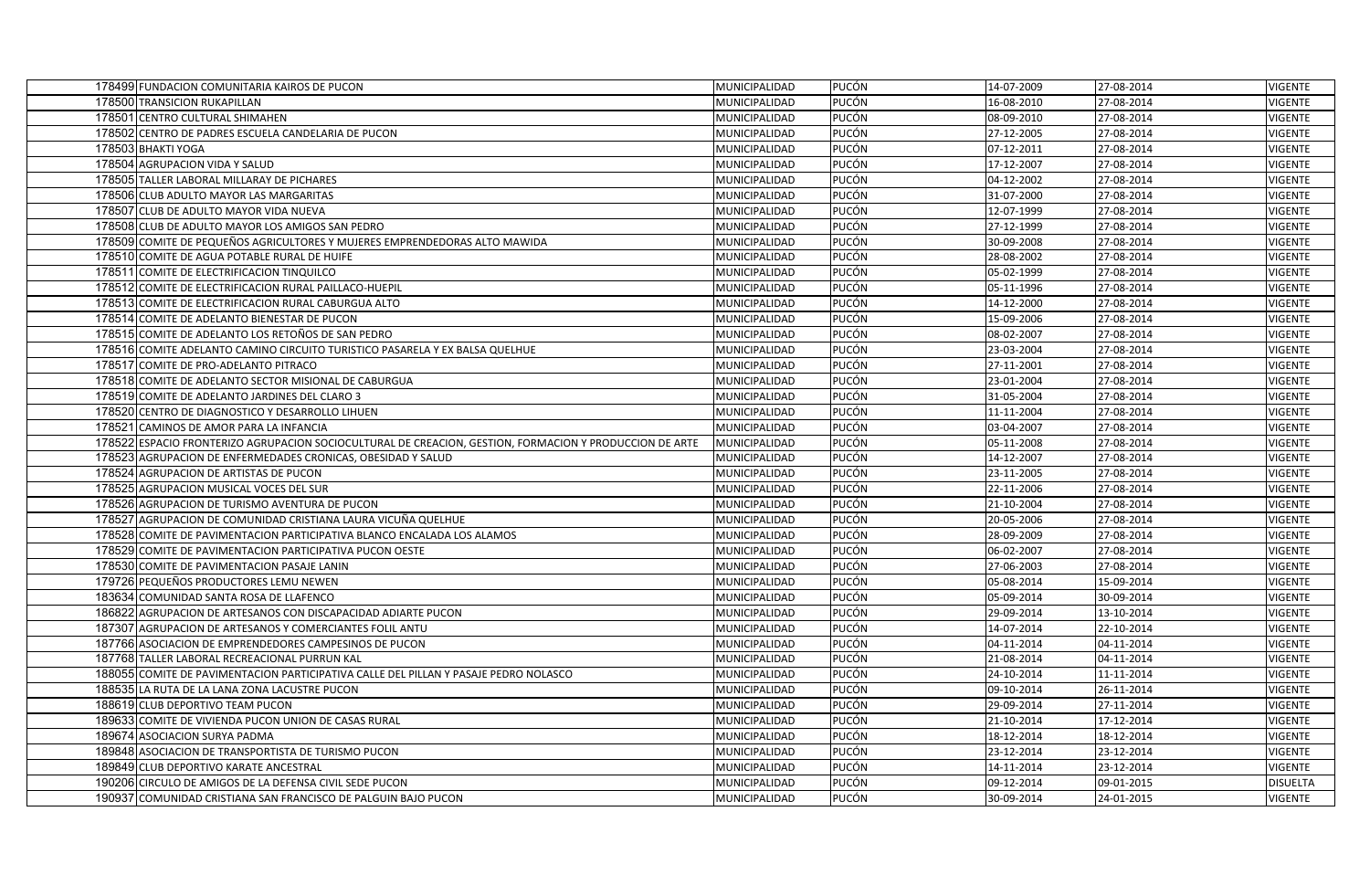| 192383 COMITE DE ADELANTOS CAMINO EX-BALSA QUELHUE DE PUCON                                | MUNICIPALIDAD                  | <b>PUCÓN</b>          | 03-12-2014               | 04-02-2015               | <b>VIGENTE</b>            |
|--------------------------------------------------------------------------------------------|--------------------------------|-----------------------|--------------------------|--------------------------|---------------------------|
| 192484 AGRUPACION DE PRODUCTORES Y ARTESANOS DE PUCON MOÑEN MAHUIDA                        | MUNICIPALIDAD                  | <b>PUCÓN</b>          | 18-12-2014               | 06-02-2015               | <b>VIGENTE</b>            |
| 192791 CIBER CLUB ADULTO MAYOR PUCON                                                       | MUNICIPALIDAD                  | <b>PUCÓN</b>          | 31-12-2014               | 16-02-2015               | VIGENTE                   |
| 192792 ORGANIZACION CRISTIANA PARA EL DESARROLLO SOCIAL                                    | MUNICIPALIDAD                  | <b>PUCÓN</b>          | 23-05-2012               | 16-02-2015               | <b>VIGENTE</b>            |
| 192915 PUCON ARCHERY CLUB                                                                  | MUNICIPALIDAD                  | <b>PUCÓN</b>          | 20-02-2015               | 20-02-2015               | <b>VIGENTE</b>            |
| 193285 AGRUPACION EMPRENDEDORES DE PUCON                                                   | MUNICIPALIDAD                  | PUCÓN                 | 01-12-2014               | 28-02-2015               | <b>VIGENTE</b>            |
| 193487 TALLER LABORAL LOS PENSAMIENTOS DE LOS RISCOS                                       | MUNICIPALIDAD                  | PUCÓN                 | 22-01-2015               | 05-03-2015               | <b>VIGENTE</b>            |
| 197746 COMITE DE VIVIENDA RURAL LA ESPERANZA DE PUCON                                      | MUNICIPALIDAD                  | <b>PUCÓN</b>          | 12-02-2015               | 01-04-2015               | VIGENTE                   |
| 198307 AGRUPACION DE EVENTOS CAMPESINOS DE SAN LUIS                                        | MUNICIPALIDAD                  | <b>PUCÓN</b>          | 18-03-2015               | 22-04-2015               | <b>VIGENTE</b>            |
| 198308 COMITE DE ADELANTO SUEÑO CUMPLIDO                                                   | MUNICIPALIDAD                  | <b>PUCÓN</b>          | 10-03-2015               | 22-04-2015               | <b>VIGENTE</b>            |
| 201206 COMITE DE SALUD MENETUE ANCAPULLI                                                   | MUNICIPALIDAD                  | <b>PUCÓN</b>          | 29-09-2014               | 12-05-2015               | <b>VIGENTE</b>            |
| 202696 COMITE ANTUNEWEN DEL VOLCAN                                                         | MUNICIPALIDAD                  | <b>PUCÓN</b>          | 08-05-2015               | 22-06-2015               | <b>VIGENTE</b>            |
| 202773 CORAZONES UNIDOS                                                                    | MUNICIPALIDAD                  | PUCÓN                 | 23-04-2015               | 23-06-2015               | <b>VIGENTE</b>            |
| 203265 AGRUPACION DE MULTI EMPRENDEDORES RUKA PILLAN                                       | MUNICIPALIDAD                  | <b>PUCÓN</b>          | 18-05-2015               | 07-07-2015               | <b>VIGENTE</b>            |
| 203326 COMITE DE ADELANTOS LLIFCO DE QUELHUE ALTO PUCON                                    | MUNICIPALIDAD                  | <b>PUCÓN</b>          | 09-07-2015               | 09-07-2015               | <b>VIGENTE</b>            |
| 203716 AGRUPACION PUCON CRECE                                                              | MUNICIPALIDAD                  | <b>PUCÓN</b>          | 22-05-2015               | 17-07-2015               | <b>VIGENTE</b>            |
| 207442 CLUB DE ADULTOS MAYORES UNION PUEBLO CAMPO DE PUCON                                 | MUNICIPALIDAD                  | PUCÓN                 | 05-03-2015               | 05-08-2015               | VIGENTE                   |
| 207718 TALLER LABORAL SUYAI                                                                | MUNICIPALIDAD                  | PUCÓN                 | 25-06-2015               | 10-08-2015               | <b>VIGENTE</b>            |
| 208199 CLUB DEPORTIVO VOLEY PUCON                                                          | MUNICIPALIDAD                  | <b>PUCÓN</b>          | 03-06-2015               | 14-08-2015               | <b>VIGENTE</b>            |
| 208802 COMITE PRO COMPRA DE TERRENO MONTE VERDE DE PUCON                                   | MUNICIPALIDAD                  | PUCÓN                 | 24-07-2015               | 21-08-2015               | VIGENTE                   |
| 209750 KUME MOGÑEN                                                                         | MUNICIPALIDAD                  | PUCÓN                 | 27-07-2015               | 04-09-2015               | <b>VIGENTE</b>            |
| 212549 COMITE DE PAVIMENTACION PARTICIPATIVA PASAJE RAFAELA ABURTO                         | MUNICIPALIDAD                  | <b>PUCÓN</b>          | 06-11-2014               | 25-09-2015               | <b>VIGENTE</b>            |
| 212575 FUNDACION FRANCISCO VALDES SUBERCASEAUX                                             | MINISTERIO DE JUSTICIA PUCÓN   |                       | 01-10-2012               | 28-09-2015               | <b>VIGENTE</b>            |
| 212640 COMITE DE AGUA Y RIEGO PALGUIN ALTO                                                 | MUNICIPALIDAD                  | PUCÓN                 | 30-07-2015               | 29-09-2015               | <b>VIGENTE</b>            |
| 212641 COMITE DE PAVIMENTACION OBISPO VALDES                                               | MUNICIPALIDAD                  | <b>PUCÓN</b>          | 13-08-2015               | 29-09-2015               | <b>VIGENTE</b>            |
| 212953 TALLER LOS SALTOS                                                                   | MUNICIPALIDAD                  | <b>PUCÓN</b>          | 31-08-2015               | 12-11-2015               | <b>VIGENTE</b>            |
| 213318 COMITE DE ADELANTO EL MANANTIAL                                                     | MUNICIPALIDAD                  | <b>PUCÓN</b>          | 16-09-2015               | 20-11-2015               | <b>VIGENTE</b>            |
| 213467 AGRUPACION DE PROFESORES JUBILADOS DE PUCON                                         | MUNICIPALIDAD                  | <b>PUCÓN</b>          | 28-08-2015               | 23-11-2015               | <b>VIGENTE</b>            |
| 214110 CLUB DE ADULTO MAYOR PALGUIN BAJO                                                   | MUNICIPALIDAD                  | PUCÓN                 | 13-10-2015               | 09-12-2015               | <b>VIGENTE</b>            |
| 214381 CLUB DE CARRERAS QUELHUE PUCON                                                      | MUNICIPALIDAD                  | <b>PUCÓN</b>          | 01-09-2015               | 16-12-2015               | VIGENTE                   |
| 214879 KELLUN CHE AYUDANDO A PERSONAS                                                      |                                | <b>PUCÓN</b>          |                          | 30-12-2015               | <b>VIGENTE</b>            |
|                                                                                            | MUNICIPALIDAD                  |                       | 11-11-2015               |                          |                           |
| 217434 ROTARY CLUB LACUSTRE                                                                | MUNICIPALIDAD                  | <b>PUCÓN</b>          | 25-01-2016               | 22-02-2016               | <b>VIGENTE</b>            |
| 217746 COMITE APR VILLA LOS SALTOS PUCON                                                   | MUNICIPALIDAD                  | <b>PUCÓN</b>          | 08-01-2016               | 29-02-2016               | <b>VIGENTE</b>            |
| 217904 PROANIMALES PUCON                                                                   | MUNICIPALIDAD                  | <b>PUCÓN</b>          | 17-12-2015               | 02-03-2016               | <b>VIGENTE</b>            |
| 218712 CORPORACION DE ADELANTO DE CABURGUA                                                 | MUNICIPALIDAD                  | <b>PUCÓN</b>          | 08-03-2016               | 28-03-2016               | VIGENTE                   |
| 220052 COMITE DE ADELANTO JARDIN DEL ESTE PUCON                                            | MUNICIPALIDAD                  | <b>PUCÓN</b>          | 01-03-2016               | 19-04-2016               | <b>VIGENTE</b>            |
| 220457 CENTRO ASISTENCIAL VIDA SALUDABLE                                                   | MUNICIPALIDAD                  | <b>PUCÓN</b>          | 29-03-2016               | 30-04-2016               | <b>VIGENTE</b>            |
| 231082 COMITE DE ADELANTO EL OLVIDO                                                        | MUNICIPALIDAD                  | <b>PUCÓN</b>          | 21-01-2013               | 10-06-2016               | <b>VIGENTE</b>            |
| 231338 CLUB DEPORTIVO ANTU PEÑI PUCON                                                      | MUNICIPALIDAD                  | <b>PUCÓN</b>          | 25-05-2016               | 17-06-2016               | <b>VIGENTE</b>            |
| 232163 JUNTA DE VIGILANCIA PALGUIN ALTO                                                    | MUNICIPALIDAD                  | <b>PUCÓN</b>          | 31-05-2016               | 07-07-2016               | <b>VIGENTE</b>            |
| 232360 COMITE DE ADELANTO CEMENTERIO ELTUN                                                 | MUNICIPALIDAD                  | <b>PUCÓN</b>          | 02-05-2016               | 13-07-2016               | <b>VIGENTE</b>            |
| 232606 COMITE DE VIVIENDA VALLE PUCON                                                      | MUNICIPALIDAD                  | PUCÓN                 | 17-06-2016               | 19-07-2016               | VIGENTE                   |
| 233293 VIPASE VIVIENDO PARA SERVIR                                                         | MUNICIPALIDAD                  | <b>PUCÓN</b>          | 20-06-2016               | 02-08-2016               | <b>VIGENTE</b>            |
| 233574 COMITE DE AGUA POTABLE RURAL LEFINCUL                                               | MUNICIPALIDAD                  | <b>PUCÓN</b>          | 13-05-2016               | 10-08-2016               | <b>VIGENTE</b>            |
| 236929 CLUB MAGMA 10 PUCON                                                                 | MUNICIPALIDAD                  | PUCÓN                 | 15-07-2016               | 19-08-2016               | VIGENTE                   |
| 237008 COMITE DE PAVIMENTACION MEDIA LUNA<br>237113 COMITE DE VIVIENDA VILLA ALTOS DEL SUR | MUNICIPALIDAD<br>MUNICIPALIDAD | PUCÓN<br><b>PUCÓN</b> | 06-07-2016<br>21-07-2016 | 23-08-2016<br>25-08-2016 | VIGENTE<br><b>VIGENTE</b> |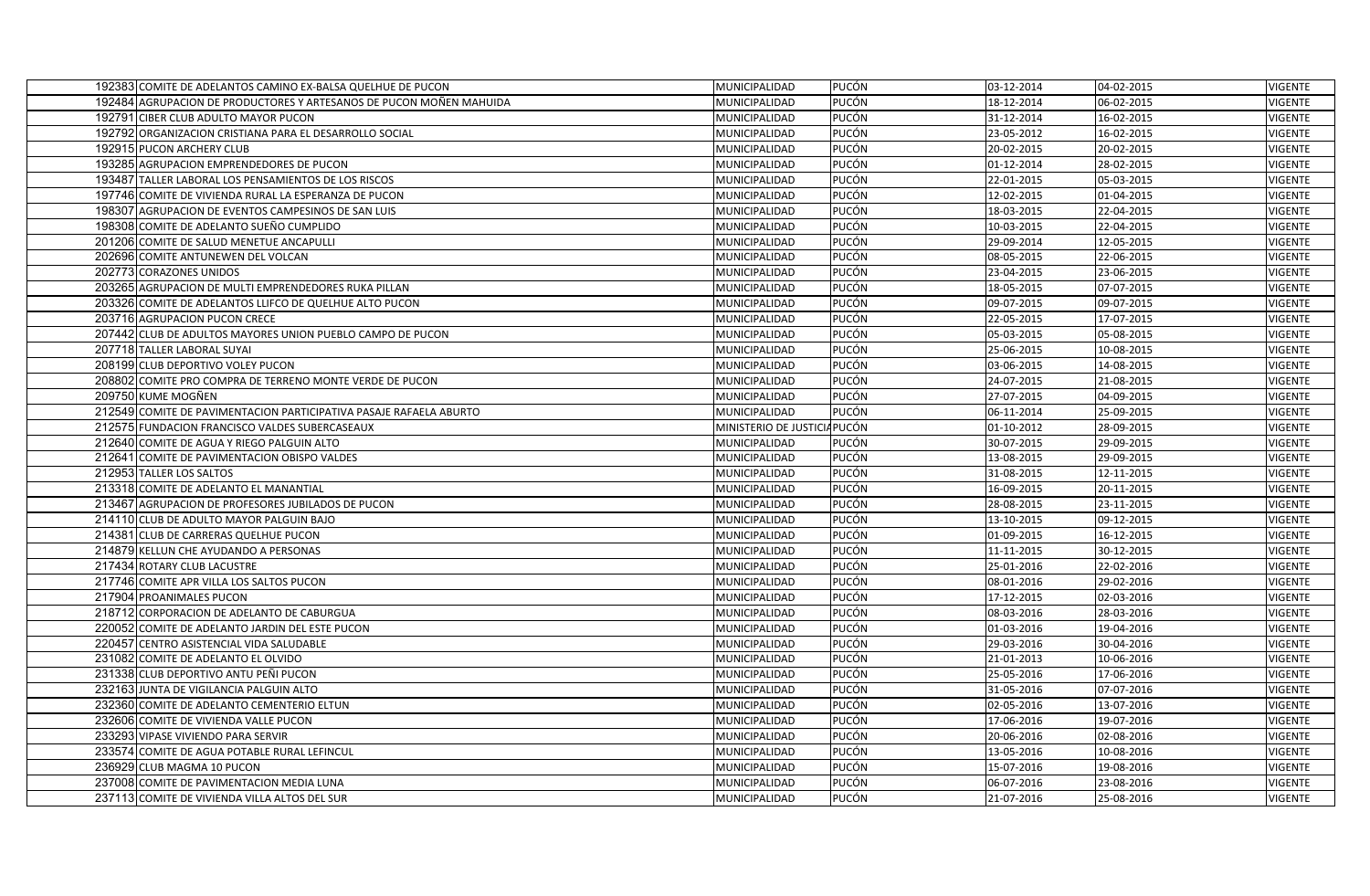| 237177 FUNDACION EDUCACIONAL ALMA MATER                                                                                 | MUNICIPALIDAD | <b>PUCÓN</b> | 29-08-2016 | 29-08-2016 | <b>VIGENTE</b> |
|-------------------------------------------------------------------------------------------------------------------------|---------------|--------------|------------|------------|----------------|
| 238210 COMITE DE ADELANTOS BELLA VISTA DE QUELHUE                                                                       | MUNICIPALIDAD | PUCÓN        | 21-07-2016 | 02-09-2016 | <b>VIGENTE</b> |
| 238211 ARTES DEL RUKAPILLAN                                                                                             | MUNICIPALIDAD | <b>PUCÓN</b> | 04-08-2016 | 02-09-2016 | <b>VIGENTE</b> |
| 238245 ARTISTAS DE OFICIOS DE PUCON                                                                                     | MUNICIPALIDAD | <b>PUCÓN</b> | 08-07-2016 | 02-09-2016 | VIGENTE        |
| 238638 FUNDACION PUCON INNOVA                                                                                           | MUNICIPALIDAD | PUCÓN        | 15-09-2016 | 15-09-2016 | <b>VIGENTE</b> |
| 242268 CLUB DE YOGA Y ARTE PUCON                                                                                        | MUNICIPALIDAD | <b>PUCÓN</b> | 26-09-2016 | 27-10-2016 | VIGENTE        |
| 242358 COMITE PRO COMPRA TERRENO AYUN                                                                                   | MUNICIPALIDAD | <b>PUCÓN</b> | 29-09-2016 | 28-10-2016 | <b>VIGENTE</b> |
| 243215 ASOCIACION DE REGIONES EN TECNOLOGIAS DE INFORMACION Y COMUNICACIONES                                            | MUNICIPALIDAD | <b>PUCÓN</b> | 28-11-2016 | 28-11-2016 | <b>VIGENTE</b> |
| 245498 CONSEJO DE DESARROLLO LOCAL LACUSTRE                                                                             | MUNICIPALIDAD | <b>PUCÓN</b> | 07-12-2016 | 24-01-2017 | <b>VIGENTE</b> |
| 245507 CLUB DE ADULTOS MAYORES ETERNA JUVENTUD DE CABURGUA                                                              | MUNICIPALIDAD | <b>PUCÓN</b> | 24-01-2017 | 24-01-2017 | <b>VIGENTE</b> |
| 246087 FUNDACION MIL PALABRAS                                                                                           | MUNICIPALIDAD | <b>PUCÓN</b> | 07-02-2017 | 07-02-2017 | <b>VIGENTE</b> |
| 246149 CLUB DE CICLISMO WILLI MAPU BIKE TRAVEL PUCON                                                                    | MUNICIPALIDAD | <b>PUCÓN</b> | 11-01-2017 | 08-02-2017 | <b>VIGENTE</b> |
| 246499 FUNDACION ARTESANAS MAPUCHES DE PUCON                                                                            | MUNICIPALIDAD | PUCÓN        | 20-02-2017 | 20-02-2017 | <b>VIGENTE</b> |
| 246807 CLUB ADULTO MAYOR AMANECER DE LA CORDILLERA                                                                      | MUNICIPALIDAD | PUCÓN        | 07-09-2015 | 01-03-2017 | <b>VIGENTE</b> |
| 247242 EL QUE NACE EN CRISTO NUEVA CRIATURA ES                                                                          | MUNICIPALIDAD | <b>PUCÓN</b> | 11-02-2017 | 14-03-2017 | <b>VIGENTE</b> |
| 247415 COMITE PRO COMPRA DE TERRENO LEMUEL DE PUCON                                                                     | MUNICIPALIDAD | PUCÓN        | 07-12-2016 | 20-03-2017 | <b>VIGENTE</b> |
| 251935 COMITE DE ADELANTO LOS BOLDOS                                                                                    | MUNICIPALIDAD | PUCÓN        | 03-03-2017 | 30-03-2017 | <b>VIGENTE</b> |
| 251939 COMITE DE ADELANTOS PASAJE CHIHUALLANTE PUCON                                                                    | MUNICIPALIDAD | PUCÓN        | 30-03-2017 | 30-03-2017 | <b>VIGENTE</b> |
| 252776 CONSEJO COMUNAL DE LA DISCAPACIDAD DE PUCON                                                                      | MUNICIPALIDAD | PUCÓN        | 03-04-2017 | 04-05-2017 | <b>VIGENTE</b> |
| 253387 COMITE DE COMPRA DE TERRENO Y VIVIENDA RENACER DE PUCON                                                          | MUNICIPALIDAD | <b>PUCÓN</b> | 18-04-2017 | 23-05-2017 | <b>VIGENTE</b> |
| 253515 CLUB RC                                                                                                          | MUNICIPALIDAD | <b>PUCÓN</b> | 21-09-2016 | 26-05-2017 | <b>VIGENTE</b> |
| 253953 CLUB DE KARATE DO YAMA NO SENSHI DE PUCON                                                                        | MUNICIPALIDAD | <b>PUCÓN</b> | 03-05-2017 | 07-06-2017 | <b>VIGENTE</b> |
| 254146 COMITE DE PAVIMENTACION PASAJE PEWEN                                                                             | MUNICIPALIDAD | <b>PUCÓN</b> | 09-05-2017 | 13-06-2017 | <b>VIGENTE</b> |
| 254358 CORPORACION CLUB DEPORTIVO MARINA CANTO DEL LAGO                                                                 | MUNICIPALIDAD | <b>PUCÓN</b> | 19-06-2017 | 19-06-2017 | <b>VIGENTE</b> |
| 254505 ASOCIACION PARA LA PROTECCION Y CONSERVACION DEL LAGO CABURGA O ASOCIACION LAGO CABURGA SUSTENTABL MUNICIPALIDAD |               | <b>PUCÓN</b> | 22-06-2017 | 22-06-2017 | VIGENTE        |
| 257306 FUNDACION EDUCACIONAL COLEGIO RAITRAI                                                                            | MUNICIPALIDAD | <b>PUCÓN</b> | 30-06-2017 | 30-06-2017 | <b>VIGENTE</b> |
| 257406 CLUB DE ADULTO MAYOR BOSQUE VERDE DE COILACO ALTO                                                                | MUNICIPALIDAD | <b>PUCÓN</b> | 01-06-2017 | 03-07-2017 | VIGENTE        |
| 257710 COMITE DE ADELANTO VILLA UNIDA DE PUCON                                                                          | MUNICIPALIDAD | PUCÓN        | 17-05-2017 | 08-07-2017 | <b>VIGENTE</b> |
| 257873 COMITE COMPRA DE TERRENO RUCA NEWEN                                                                              | MUNICIPALIDAD | <b>PUCÓN</b> | 24-05-2017 | 13-07-2017 | <b>VIGENTE</b> |
| 258056 COMITE DE ADELANTO EL CEREZO                                                                                     | MUNICIPALIDAD | <b>PUCÓN</b> | 30-12-2014 | 18-07-2017 | VIGENTE        |
| 258170 AGRUPACION PUCONINOS EN ACCION                                                                                   | MUNICIPALIDAD | <b>PUCÓN</b> | 31-03-2017 | 21-07-2017 | <b>VIGENTE</b> |
| 258428 MUJERES EMPRENDEDORAS LOS NEVADOS                                                                                | MUNICIPALIDAD | <b>PUCÓN</b> | 17-05-2017 | 29-07-2017 | <b>VIGENTE</b> |
| 259293 COMITE POR UNA BUENA CAUSA                                                                                       | MUNICIPALIDAD | <b>PUCÓN</b> | 30-06-2017 | 12-08-2017 | VIGENTE        |
| 259993 FUNDACION MONTEMARIA CAPACITACION                                                                                | MUNICIPALIDAD | PUCÓN        | 30-08-2017 | 30-08-2017 | <b>VIGENTE</b> |
| 260178 COMITE DE ADELANTO BOSQUES DEL TURBIO                                                                            | MUNICIPALIDAD | <b>PUCÓN</b> | 28-07-2017 | 05-09-2017 | VIGENTE        |
| 260179 COMITE AGUA POTABLE RURAL BOSQUES DEL TURBIO                                                                     | MUNICIPALIDAD | <b>PUCÓN</b> | 28-07-2017 | 05-09-2017 | VIGENTE        |
| 261032 CLUB Y ACADEMIA DE CUECA EL RENACER DE PUCON                                                                     | MUNICIPALIDAD | <b>PUCÓN</b> | 18-07-2017 | 22-09-2017 | <b>VIGENTE</b> |
| 262057 TALLER LABORAL MANOS EMPRENDEDORAS DE PUCON                                                                      | MUNICIPALIDAD | <b>PUCÓN</b> | 12-10-2017 | 12-10-2017 | VIGENTE        |
| 262060 AGRUPACION JUVENIL HEROES EN SILENCIO DE PUCON                                                                   | MUNICIPALIDAD | <b>PUCÓN</b> | 12-10-2017 | 12-10-2017 | VIGENTE        |
| 262458 CLUB DEPORTIVO ENDURO SUR PUCON                                                                                  | MUNICIPALIDAD | <b>PUCÓN</b> | 08-09-2017 | 19-10-2017 | VIGENTE        |
| 262613 CLUB DE YOGAS Y VIDA SALUDABLE DE PUCON                                                                          | MUNICIPALIDAD | <b>PUCÓN</b> | 08-09-2017 | 24-10-2017 | VIGENTE        |
| 262882 COMITE DE VIVIENDA LOS COLONOS DE PUCON                                                                          | MUNICIPALIDAD | <b>PUCÓN</b> | 31-10-2017 | 31-10-2017 | VIGENTE        |
| 266480 COMITE DE ADELANTOS LA ISLA DE CABURGUA ALTO                                                                     | MUNICIPALIDAD | PUCÓN        | 04-10-2017 | 08-11-2017 | <b>VIGENTE</b> |
| 266482 COMITE COMPRA TERRENO Y VIVIENDA KITRAL PILLAN                                                                   | MUNICIPALIDAD | PUCÓN        | 15-09-2017 | 08-11-2017 | VIGENTE        |
| 266835 AGRUPACION NUESTRA SEÑORA DE FATIMA SECTOR EL CLARO DE PUCON                                                     | MUNICIPALIDAD | PUCÓN        | 20-10-2017 | 16-11-2017 | <b>VIGENTE</b> |
| 267157 COMITE DE ADELANTO LOS CALABOZOS DE PUCON                                                                        | MUNICIPALIDAD | PUCÓN        | 20-10-2017 | 24-11-2017 | VIGENTE        |
| 267374 AGRUPACION CHE LIHUEN DE PUCON                                                                                   | MUNICIPALIDAD | <b>PUCÓN</b> | 08-09-2017 | 30-11-2017 | VIGENTE        |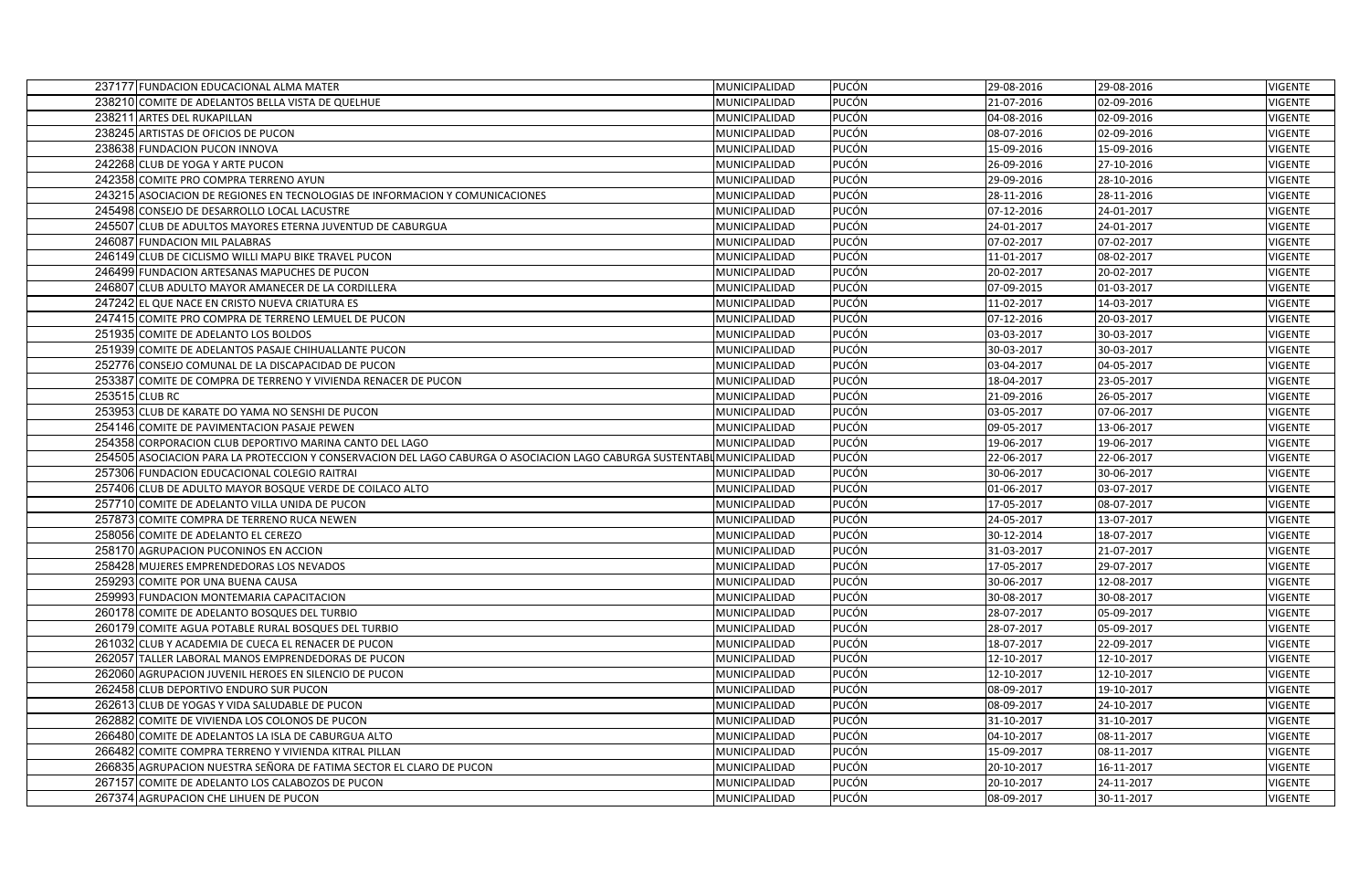| 267642 TALLER LABORAL RAICES DE PUCON                                              | MUNICIPALIDAD | PUCÓN        | 11-08-2017 | 06-12-2017 | <b>VIGENTE</b> |
|------------------------------------------------------------------------------------|---------------|--------------|------------|------------|----------------|
| 267671 COMUNIDAD AMBIENTAL LAGUNA ANCAPULLI                                        | MUNICIPALIDAD | <b>PUCÓN</b> | 20-10-2017 | 06-12-2017 | VIGENTE        |
| 268042 FUNDACION EDUCACIONAL COLEGIO PUCON                                         | MUNICIPALIDAD | <b>PUCÓN</b> | 13-12-2017 | 13-12-2017 | VIGENTE        |
| 268341 COMITE DE VIVIENDA Y PRO ADELANTO LOS CONQUISTADORES DE PUCON               | MUNICIPALIDAD | <b>PUCÓN</b> | 06-11-2017 | 20-12-2017 | <b>VIGENTE</b> |
| 268606 COMITE DE AGUA POTABLE RURAL LOS VOLCANES DE PUCON                          | MUNICIPALIDAD | <b>PUCÓN</b> | 22-11-2017 | 29-12-2017 | <b>VIGENTE</b> |
| 268664 CLUB DE ATLETISMO CULTURAL Y SOCIAL DE PUCON                                | MUNICIPALIDAD | <b>PUCÓN</b> | 22-11-2017 | 30-12-2017 | VIGENTE        |
| 268747 COMITE DE ADELANTO BOSQUES DE BELLAVISTA                                    | MUNICIPALIDAD | <b>PUCÓN</b> | 14-11-2017 | 02-01-2018 | VIGENTE        |
| 268750 CLUB DEPORTIVO NATROBI                                                      | MUNICIPALIDAD | <b>PUCÓN</b> | 21-11-2017 | 02-01-2018 | <b>VIGENTE</b> |
| 268810 FUNDACION EDUCACIONAL PUCON-NEVADOS                                         | MUNICIPALIDAD | <b>PUCÓN</b> | 04-01-2018 | 04-01-2018 | <b>VIGENTE</b> |
| 269061 AGRUPACION AGROECOLOGICA PUCON                                              | MUNICIPALIDAD | <b>PUCÓN</b> | 06-11-2017 | 09-01-2018 | <b>VIGENTE</b> |
| 269593 AGRUPACION GUATITA DELANTAL AL AUGE PUCON                                   | MUNICIPALIDAD | PUCÓN        | 28-11-2017 | 23-01-2018 | <b>VIGENTE</b> |
| 269716 COMUNIDAD SANTA ISABEL DE LOS RISCOS                                        | MUNICIPALIDAD | <b>PUCÓN</b> | 13-12-2017 | 26-01-2018 | <b>VIGENTE</b> |
| 270224 CLUB DE ADULTO MAYOR LAS HORMIGUITAS DE PUCON                               | MUNICIPALIDAD | <b>PUCÓN</b> | 11-12-2017 | 13-02-2018 | <b>VIGENTE</b> |
| 270326 COMITE DE ADELANTO EL PORVENIR DE PUCON                                     | MUNICIPALIDAD | PUCÓN        | 06-11-2017 | 17-02-2018 | <b>VIGENTE</b> |
| 270608 PUCON DALE DH                                                               | MUNICIPALIDAD | <b>PUCÓN</b> | 21-08-2014 | 25-02-2018 | <b>VIGENTE</b> |
| 270669 COMITE PRO COMPRA DE TERRENO NEWEN NEWEN DE PUCON                           | MUNICIPALIDAD | <b>PUCÓN</b> | 12-01-2018 | 26-02-2018 | <b>VIGENTE</b> |
| 270695 COMITE DE PROTECCION Y ADELANTO TINQUILCO                                   | MUNICIPALIDAD | <b>PUCÓN</b> | 15-12-2017 | 27-02-2018 | <b>VIGENTE</b> |
| 271526 CENTRO DE ARTES Y OFICIOS AMAR AMAR                                         | MUNICIPALIDAD | PUCÓN        | 22-02-2018 | 17-03-2018 | <b>VIGENTE</b> |
| 273205 CLUB DE HUERTO ORGANICO LAS VIEJAS VERDES DE CARHUELLO                      | MUNICIPALIDAD | <b>PUCÓN</b> | 28-12-2017 | 03-04-2018 | <b>VIGENTE</b> |
| 273691 COMITE DE ADELANTOS VISTA AL VOLCAN PUCON                                   | MUNICIPALIDAD | <b>PUCÓN</b> | 31-03-2018 | 20-04-2018 | <b>VIGENTE</b> |
| 274310 CLUB DEPORTIVO RAFTING PUCON                                                | MUNICIPALIDAD | PUCÓN        | 06-04-2018 | 08-05-2018 | <b>VIGENTE</b> |
| 274476 CLUB DEPORTIVO SOCIAL Y CULTURAL AUCAPAN DE PUCON                           | MUNICIPALIDAD | PUCÓN        | 13-04-2018 | 15-05-2018 | <b>VIGENTE</b> |
| 274581 CLUB DEPORTIVO RUKA LEUFU                                                   | MUNICIPALIDAD | <b>PUCÓN</b> | 27-03-2018 | 17-05-2018 | <b>VIGENTE</b> |
| 274920 CLUB SOCIAL Y DEPORTIVO POCOLLANCA DE PUCON                                 | MUNICIPALIDAD | <b>PUCÓN</b> | 13-04-2018 | 29-05-2018 | <b>VIGENTE</b> |
| 275075 FUNDACION SUSTENTA PUCON                                                    | MUNICIPALIDAD | <b>PUCÓN</b> | 02-06-2018 | 02-06-2018 | VIGENTE        |
| 275308 JUNTA DE VIGILANCIA LOS REHUES DE QUETROLEUFU                               | MUNICIPALIDAD | PUCÓN        | 27-04-2018 | 08-06-2018 | <b>VIGENTE</b> |
| 275475 FUNDACION LLANCALIL                                                         | MUNICIPALIDAD | <b>PUCÓN</b> | 14-06-2018 | 14-06-2018 | <b>VIGENTE</b> |
| 276033 TALLER LABORAL CREACIONES LACUSTRE DE PUCON                                 | MUNICIPALIDAD | <b>PUCÓN</b> | 11-05-2018 | 26-06-2018 | <b>VIGENTE</b> |
| 276210 UNION COMUNAL DE TALLERES LABORALES DE PUCON                                | MUNICIPALIDAD | PUCÓN        | 22-05-2018 | 28-06-2018 | <b>VIGENTE</b> |
| 277680 COMUNIDAD TRUFULCO                                                          | MUNICIPALIDAD | <b>PUCÓN</b> | 30-10-2017 | 24-07-2018 | <b>VIGENTE</b> |
| 279183 CORPORACION DE ADELANTO DE PUCON                                            | MUNICIPALIDAD | <b>PUCÓN</b> | 10-08-2018 | 10-08-2018 | <b>VIGENTE</b> |
| 279611 CLUB DE ADULTO MAYORES DEJANDO HUELLAS DE PUCON                             | MUNICIPALIDAD | PUCÓN        | 09-07-2018 | 16-08-2018 | <b>VIGENTE</b> |
| 281074 COMITE DE SEGURIDAD Y ADELANTO LIEMPI                                       | MUNICIPALIDAD | <b>PUCÓN</b> | 20-08-2018 | 12-09-2018 | <b>VIGENTE</b> |
| 281208 CLUB BIOSFERA PUCON                                                         | MUNICIPALIDAD | <b>PUCÓN</b> | 10-08-2018 | 15-09-2018 | <b>VIGENTE</b> |
| 281973 COMITE DE PAVIMENTACION UNION COMUNAL DE JUNTAS DE VECINOS URBANAS DE PUCON | MUNICIPALIDAD | <b>PUCÓN</b> | 12-09-2018 | 03-10-2018 | <b>VIGENTE</b> |
| 282657 AGRUPACION ARTISTICA CANTARES DEL PUELCHE                                   | MUNICIPALIDAD | <b>PUCÓN</b> | 03-08-2018 | 24-10-2018 | <b>VIGENTE</b> |
| 282693 COMITE DE PAVIMENTACION ADUANA                                              | MUNICIPALIDAD | PUCÓN        | 28-09-2018 | 24-10-2018 | VIGENTE        |
| 283766 COMITE DE VIVIENDA Y PRO COMPRA DE TERRENOS VIENTOS DEL SUR                 | MUNICIPALIDAD | <b>PUCÓN</b> | 23-10-2018 | 23-11-2018 | <b>VIGENTE</b> |
| 283802 TALLER LABORAL NUTRICION CONCIENTE                                          | MUNICIPALIDAD | <b>PUCÓN</b> | 25-09-2018 | 26-11-2018 | <b>VIGENTE</b> |
| 284411 FUNDACION MONTE ALTO CAPACITACION                                           | MUNICIPALIDAD | PUCÓN        | 10-12-2018 | 10-12-2018 | VIGENTE        |
| 284441 CORPORACION ORGANIZACION NO GUBERNAMENTAL DE DESARROLLO U O.N.G. C Y P      | MUNICIPALIDAD | PUCÓN        | 10-12-2018 | 10-12-2018 | <b>VIGENTE</b> |
| 284553 CENTRO DE ESTUDIANTES COMPLEJO EDUCACIONAL PABLO SEXTO                      | MUNICIPALIDAD | <b>PUCÓN</b> | 08-11-2018 | 12-12-2018 | <b>VIGENTE</b> |
| 284751 COMITE PARA EL DESARROLLO SOSTENIBLE DE LA CUENCA DEL LAGO VILLARRICA       | MUNICIPALIDAD | <b>PUCÓN</b> | 08-11-2018 | 18-12-2018 | <b>VIGENTE</b> |
| 284801 FUNDACION NODO EDUCATIVO PUCON                                              | MUNICIPALIDAD | <b>PUCÓN</b> | 18-12-2018 | 18-12-2018 | <b>VIGENTE</b> |
| 285216 COMITE VECINAL BUCALEMU                                                     | MUNICIPALIDAD | <b>PUCÓN</b> | 23-11-2018 | 03-01-2019 | <b>VIGENTE</b> |
| 285652 COMITE DE ADELANTO ANTU LIWEN                                               | MUNICIPALIDAD | <b>PUCÓN</b> | 06-12-2018 | 15-01-2019 | VIGENTE        |
| 286209 AGRUPACION AVANCEMOS JUNTOS                                                 | MUNICIPALIDAD | <b>PUCÓN</b> | 11-12-2018 | 30-01-2019 | <b>VIGENTE</b> |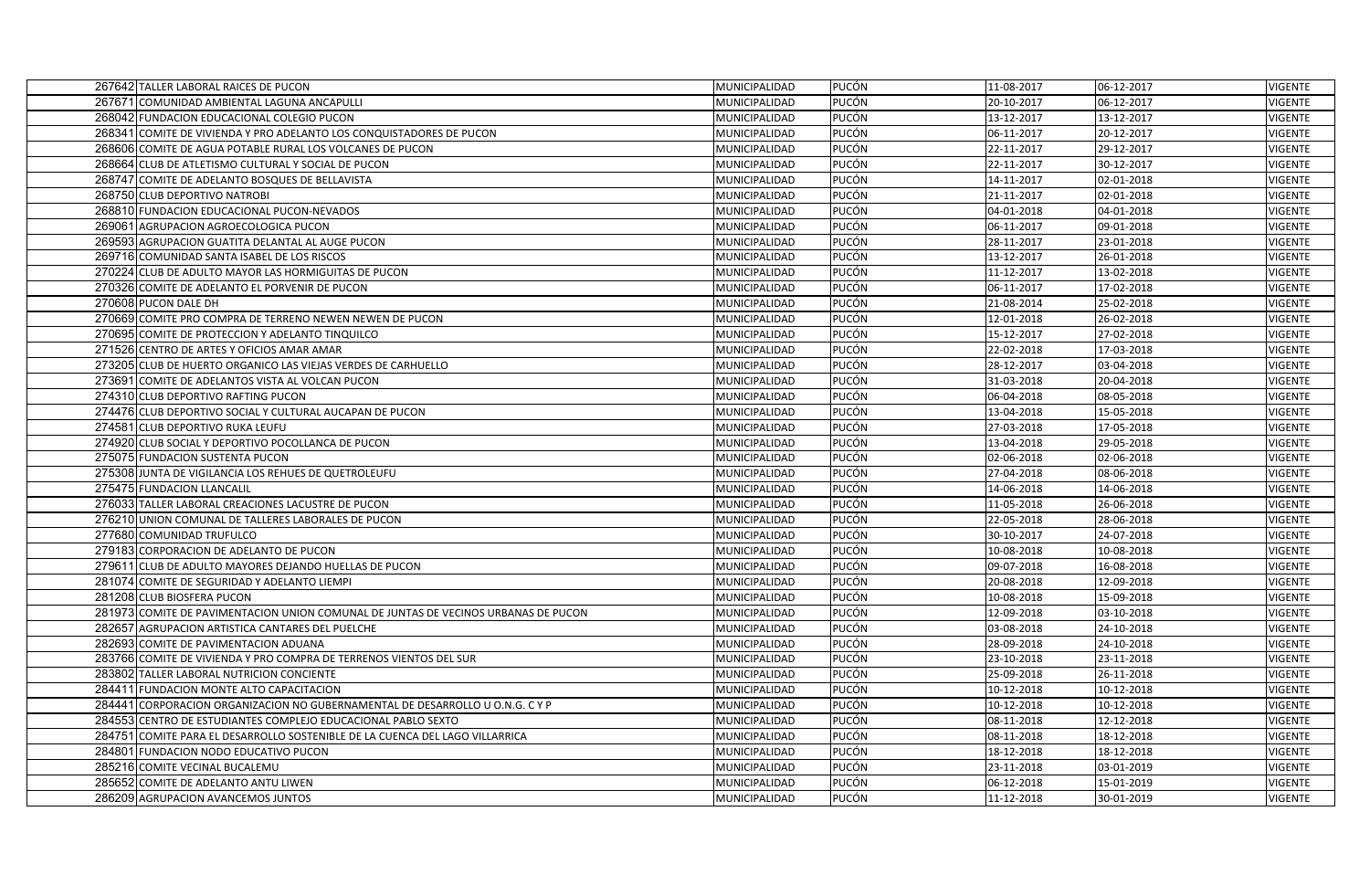| 286665 CORPORACION DEPORTIVA Y RECREACIONAL D'TOROS         | MUNICIPALIDAD | <b>PUCÓN</b> | 11-02-2019 | 11-02-2019 | <b>VIGENTE</b> |
|-------------------------------------------------------------|---------------|--------------|------------|------------|----------------|
| 286744 COMITE DE AGUA POTABLE RURAL LIFKO DE LLAFENCO       | MUNICIPALIDAD | PUCÓN        | 03-01-2019 | 13-02-2019 | <b>VIGENTE</b> |
| 287829 CLUB DE ADULTO MAYOR NUEVO AMANECER                  | MUNICIPALIDAD | PUCÓN        | 24-01-2019 | 12-03-2019 | VIGENTE        |
| 289006 APR LOS ROBLES DEL TRANCURA                          | MUNICIPALIDAD | <b>PUCÓN</b> | 26-03-2019 | 16-04-2019 | <b>VIGENTE</b> |
| 289849 ASOCIACION RED PREVIENE MUJER                        | MUNICIPALIDAD | <b>PUCÓN</b> | 16-05-2019 | 16-05-2019 | VIGENTE        |
| 290207 CORPORACION MASTERCHILE CAPACITACION                 | MUNICIPALIDAD | <b>PUCÓN</b> | 28-05-2019 | 28-05-2019 | <b>VIGENTE</b> |
| 290373 ASOCIACION NEWEN MAPU PUCON                          | MUNICIPALIDAD | PUCÓN        | 03-06-2019 | 03-06-2019 | VIGENTE        |
| 290654 COMITE DE SEGURIDAD Y ADELANTO CABURGA MAS SEGURO    | MUNICIPALIDAD | PUCÓN        | 30-04-2019 | 10-06-2019 | <b>VIGENTE</b> |
| 290682 TALLER LABORAL DEPORTIVO Y CULTURAL LOS MANZANOS     | MUNICIPALIDAD | PUCÓN        | 03-05-2019 | 11-06-2019 | VIGENTE        |
| 291513 CORPORACION CULTURAL PUCON                           | MUNICIPALIDAD | <b>PUCÓN</b> | 03-07-2019 | 03-07-2019 | <b>VIGENTE</b> |
| 292300 ECOPARQUE RUCACHUCAO                                 | MUNICIPALIDAD | <b>PUCÓN</b> | 09-04-2019 | 17-07-2019 | VIGENTE        |
| 292674 ORGANIZACION COMUNITARIA FUNCIONAL TOCA TIERRA       | MUNICIPALIDAD | PUCÓN        | 07-06-2019 | 26-07-2019 | <b>VIGENTE</b> |
| 292675 TALLER LABORAL NEWEN ANTU DE QUETROLEUFU             | MUNICIPALIDAD | PUCÓN        | 25-05-2018 | 26-07-2019 | <b>VIGENTE</b> |
| 292718 URKUTULEY LAFQUEN MEU                                | MUNICIPALIDAD | <b>PUCÓN</b> | 07-06-2019 | 27-07-2019 | VIGENTE        |
| 293101 CLUB DE SALUD Y FITNESS                              | MUNICIPALIDAD | PUCÓN        | 30-05-2019 | 06-08-2019 | VIGENTE        |
| 293735 COMITE DE ADELANTO Y SEGURIDAD PINO HUACHO CABURGUA  | MUNICIPALIDAD | <b>PUCÓN</b> | 26-06-2019 | 13-08-2019 | <b>VIGENTE</b> |
| 295612 TALLER LABORAL KIMCHE ZOMO WEN                       | MUNICIPALIDAD | <b>PUCÓN</b> | 19-07-2019 | 30-08-2019 | VIGENTE        |
| 298550 FUNDACION RAICES DE PUCON                            | MUNICIPALIDAD | PUCÓN        | 23-09-2019 | 23-09-2019 | <b>VIGENTE</b> |
| 299589 CLUB CAPCHILE                                        | MUNICIPALIDAD | PUCÓN        | 09-08-2019 | 30-09-2019 | VIGENTE        |
| 299749 AGRUPACION RAGUINTÜ-LEUFU                            | MUNICIPALIDAD | PUCÓN        | 13-08-2019 | 01-10-2019 | VIGENTE        |
| 299830 AGRUPACION CULTURAL ALBORADA                         | MUNICIPALIDAD | <b>PUCÓN</b> | 08-08-2019 | 04-10-2019 | VIGENTE        |
| 303474 COMITE DE ADELANTO Y SEGURIDAD PASAJE LIEMPI 1       | MUNICIPALIDAD | <b>PUCÓN</b> | 25-06-2019 | 23-11-2019 | <b>VIGENTE</b> |
| 304276 COMITE DE ADELANTO Y AGUA COMUNITARIA SAN LUIS       | MUNICIPALIDAD | PUCÓN        | 23-08-2019 | 12-12-2019 | <b>VIGENTE</b> |
| 304319 COMITE DE PAVIMENTACION JEREMIAS BADILLA             | MUNICIPALIDAD | PUCÓN        | 08-09-2017 | 12-12-2019 | <b>VIGENTE</b> |
| 305084 CLUB DEPORTIVO SBL PUCON                             | MUNICIPALIDAD | PUCÓN        | 18-10-2019 | 23-12-2019 | <b>VIGENTE</b> |
| 305780 CLUB DEPORTIVO LOS NEVADOS DE PUCON                  | MUNICIPALIDAD | <b>PUCÓN</b> | 24-10-2019 | 03-01-2020 | <b>VIGENTE</b> |
| 306117 CENTRO BUDISTA SHAMBHALA SUR                         | MUNICIPALIDAD | <b>PUCÓN</b> | 12-11-2019 | 08-01-2020 | <b>VIGENTE</b> |
| 306680 CLUB DEPORTIVO VOLCANO PUCON                         | MUNICIPALIDAD | <b>PUCÓN</b> | 26-11-2019 | 14-01-2020 | VIGENTE        |
| 306705 ESCUELA DE CUECA Y FOLCLOR RODRIGO VERGARA PINCHEIRA | MUNICIPALIDAD | PUCÓN        | 15-01-2020 | 15-01-2020 | <b>VIGENTE</b> |
| 307261 COMITE ADELANTO SEGURIDAD AGUAS DEL VOLCAN           | MUNICIPALIDAD | <b>PUCÓN</b> | 10-12-2019 | 22-01-2020 | VIGENTE        |
| 307264 COMITE ADELANTO Y SEGURIDAD LOS CIPRECES II          | MUNICIPALIDAD | PUCÓN        | 26-11-2019 | 22-01-2020 | VIGENTE        |
| 307662 COMITE DE SEGURIDAD Y ADELANTO ANTU KUYEN            | MUNICIPALIDAD | <b>PUCÓN</b> | 30-12-2019 | 27-01-2020 | <b>VIGENTE</b> |
| 307664 CLUB DEPORTIVO PATIN PUCON                           | MUNICIPALIDAD | <b>PUCÓN</b> | 23-12-2019 | 27-01-2020 | <b>VIGENTE</b> |
| 307667 AGRUPACION DE DISCAPACIDAD CRECER JUNTOS DE PUCON    | MUNICIPALIDAD | PUCÓN        | 27-12-2019 | 27-01-2020 | VIGENTE        |
| 308561 FUNDACION CAMINO AL APRENDIZAJE                      | MUNICIPALIDAD | PUCÓN        | 14-02-2020 | 14-02-2020 | VIGENTE        |
| 308790 ASOCIACION DE CHOCOLATERAS DE LA ZONA LACUSTRE       | MUNICIPALIDAD | <b>PUCÓN</b> | 18-02-2020 | 18-02-2020 | VIGENTE        |
| 309479 ASOCIACION NGEM MAPU                                 | MUNICIPALIDAD | <b>PUCÓN</b> | 05-03-2020 | 05-03-2020 | VIGENTE        |
| 309946 CLUB DE PATIANJE ARTISTICO PUCON                     | MUNICIPALIDAD | <b>PUCÓN</b> | 18-02-2020 | 14-03-2020 | <b>VIGENTE</b> |
| 314258 FUNDACION AYINREHUE                                  | MUNICIPALIDAD | <b>PUCÓN</b> | 16-10-2020 | 16-10-2020 | VIGENTE        |
| 314452 COMITE DE ADELANTO CUMBRES DE PUCON                  | MUNICIPALIDAD | PUCÓN        | 01-10-2020 | 29-10-2020 | <b>VIGENTE</b> |
| 314573 ROTARY CLUB RUKAPILLAN PUCON                         | MUNICIPALIDAD | PUCÓN        | 22-09-2020 | 05-11-2020 | VIGENTE        |
| 314801 EL REFUGIO DE PUCON PASAJE ARRIAGADA                 | MUNICIPALIDAD | PUCÓN        | 28-10-2020 | 24-11-2020 | <b>VIGENTE</b> |
| 315115 CLUB DE SKATE PUCON                                  | MUNICIPALIDAD | <b>PUCÓN</b> | 10-11-2020 | 10-12-2020 | <b>VIGENTE</b> |
| 315254 TALLER DISEÑO Y CREATIVIDAD                          | MUNICIPALIDAD | <b>PUCÓN</b> | 19-11-2020 | 15-12-2020 | VIGENTE        |
| 315255 JUNTA DE VIGILANCIA RURAL CARHUELLO                  | MUNICIPALIDAD | PUCÓN        | 12-11-2020 | 15-12-2020 | <b>VIGENTE</b> |
| 315789 FUNDACION EL COLIHUE                                 | MUNICIPALIDAD | PUCÓN        | 20-01-2021 | 20-01-2021 | <b>VIGENTE</b> |
| 316168 COMITE APR LOS CALABOZOS DE PUCON                    | MUNICIPALIDAD | PUCÓN        | 17-12-2020 | 04-02-2021 | <b>VIGENTE</b> |